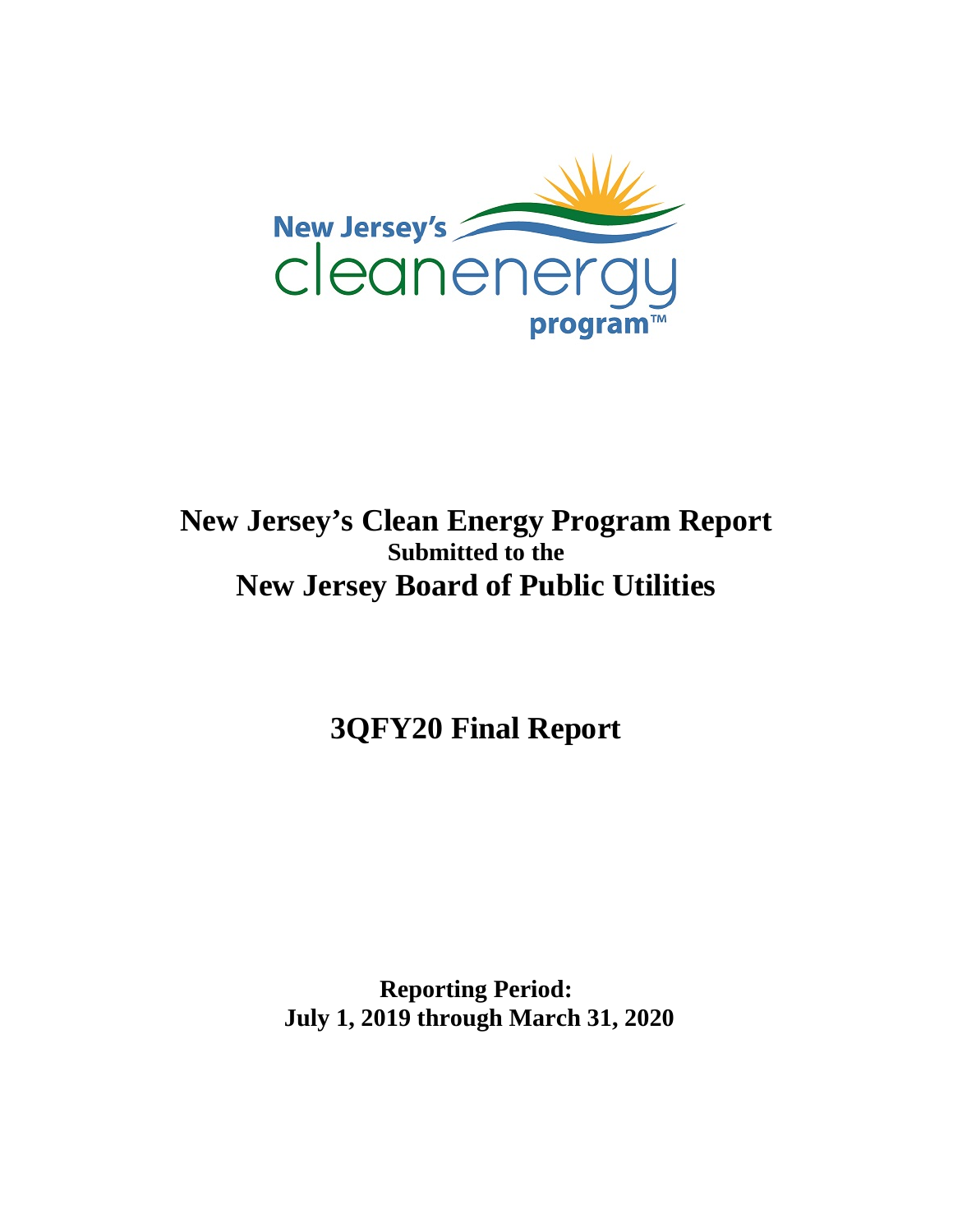## **Table of Contents**

| I.   |                                  |               |
|------|----------------------------------|---------------|
| II.  | Introduction                     | 9             |
| III. | 3QFY20 Reporting Data Worksheets | <sup>11</sup> |
|      | <b>Detailed Expenses</b>         | -12           |
|      |                                  |               |
|      |                                  |               |
|      |                                  |               |
|      |                                  |               |
|      |                                  |               |
|      |                                  |               |
| IV.  |                                  |               |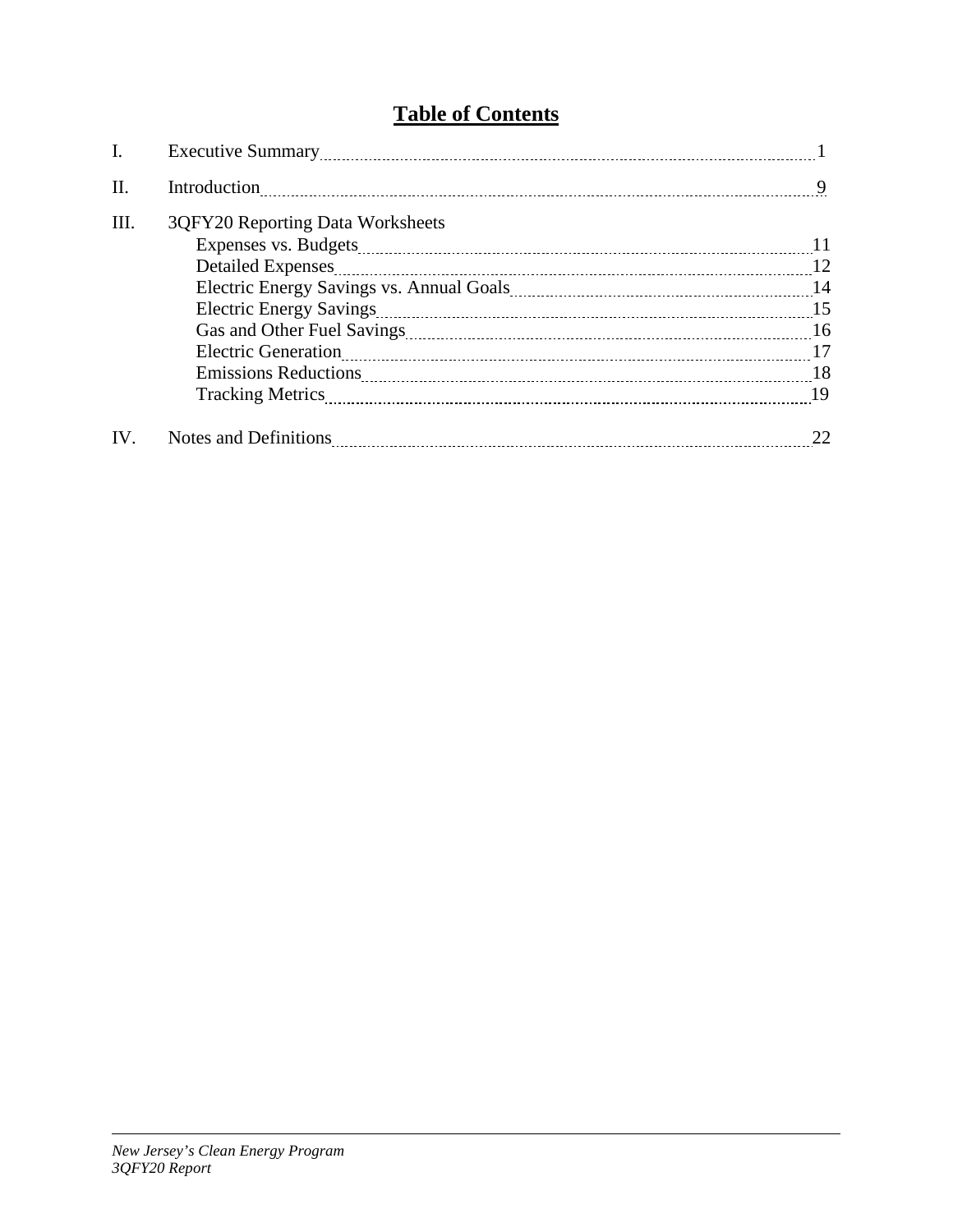## **I. Executive Summary**

This document reports the results of New Jersey's Clean Energy Program (NJCEP), administered by the New Jersey Board of Public Utilities' (the "Board" or "NJBPU") Division of Clean Energy. Included are financial, tracking metric, energy saving/generation and emission reduction data for the statewide energy efficiency and renewable energy programs. This report captures the progress of the clean energy programs in place during the period from July 1, 2019 through March 31, 2020 also referred to as 3QFY20.

In its role as NJCEP Program Administrator, TRC Energy Services (TRC), a division of TRC Environmental Corp., and members of its team including CLEAResult, manage the majority of the NJCEP programs and reports on the activities of the Division of Clean Energy, the NJ Economic Development Authority and six of New Jersey's investor-owned electric and natural gas utilities as related to their involvement in the operation of the Comfort Partners Low-Income program.

Section III of this report includes detailed worksheets showing:

- 1. Expenditures compared to budgets for each program;
- 2. Expenditures broken down by the following specific expense categories:
	- a. Administration & Program Development
	- b. Sales, Call Centers, Marketing and Website
	- c. Training
	- d. Rebates, Grants, and Other Direct Incentives
	- e. Rebate Processing, Inspections, and Other Quality Control
	- f. Evaluation and Related Research
- 3. Metric tracking results from implementation of any given program.
- 4. Annual electric and gas energy savings compared to annual goals.
- 5. Annual and lifetime:
	- a. electric and natural gas energy savings and demand reductions;
	- b. CHP and fuel cell electric capacity and generation; and
	- c. renewable energy capacity and generation; and
- 6. Annual and lifetime emissions reductions for Carbon Dioxide (CO2), Nitric Oxide (NOx), Sulfur Dioxide (SO2) and Mercury (Hg)

The tables presented below summarize the program results reported in more detail in Section III. Table 1 (below) includes program budgets, actual spending and commitments for the energy efficiency programs, the renewable energy programs, the distributed energy resources programs, the EDA programs, and for the Division of Clean Energy program administration costs. Committed expenditures in Tables 1-5 represent firm commitments that existed as of March 31, 2020 for incentives that will be paid upon project completion, which for certain programs such as Pay-for-Performance and Residential New Construction could be up to two years after the commitment is made. Committed expenses are paid out of the budget in the year the project is completed.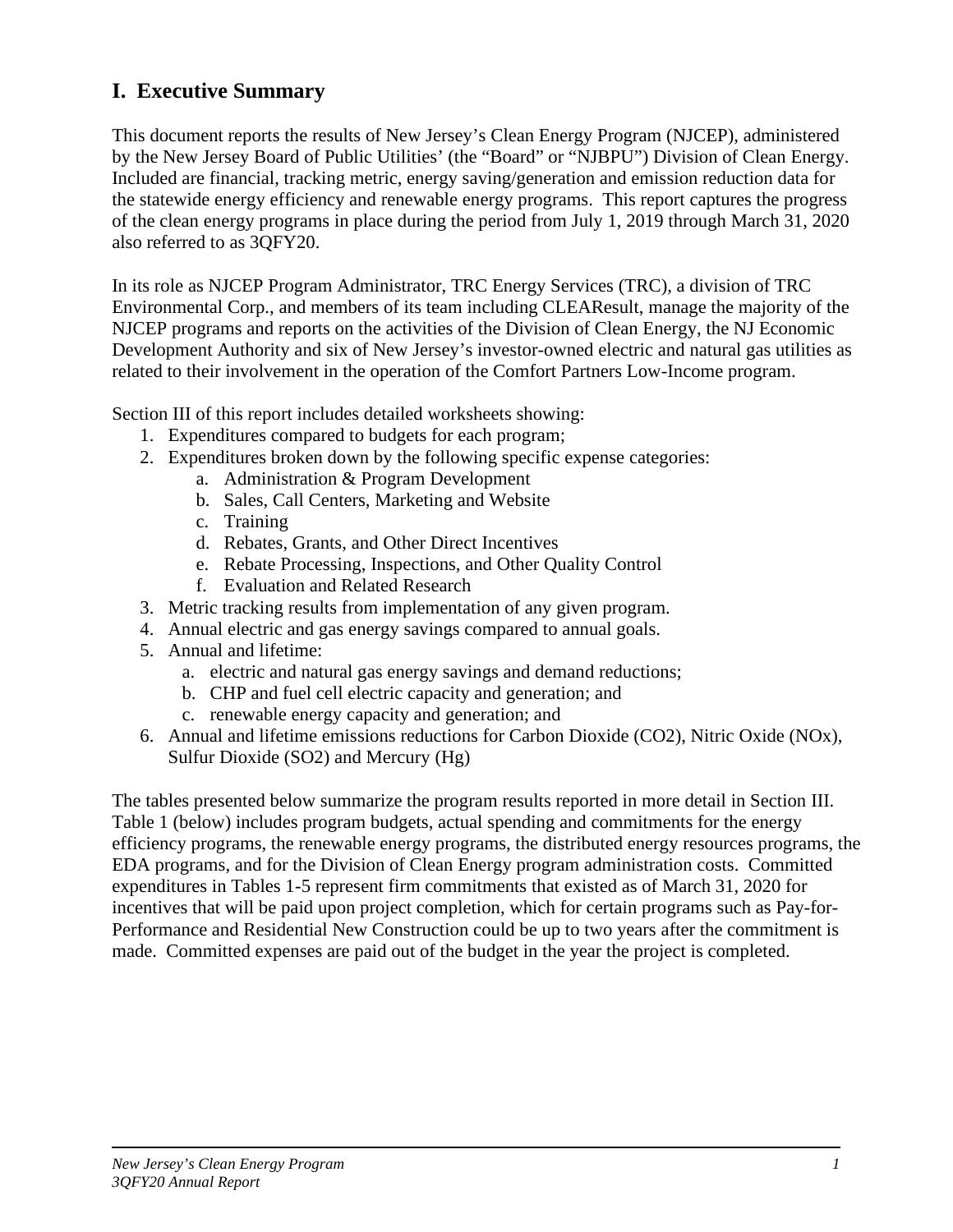| <b>Summary of Budget and Expenditures</b><br>Statewide: 3QFY20 (7/1/19 - 03/31/20) |                  |                  |                                     |                  |  |
|------------------------------------------------------------------------------------|------------------|------------------|-------------------------------------|------------------|--|
|                                                                                    | <b>Budget</b>    | <b>Actual</b>    | <b>Expenses</b><br><b>Committed</b> | <b>Total</b>     |  |
| <b>Energy Efficiency (EE)</b>                                                      | \$363,973,479.70 | \$125,723,519.49 | \$152,919,436.87                    | \$278,642,956.36 |  |
| <b>Distributed Energy Resources</b>                                                | \$30,344,822.65  | \$2,110,082.30   | \$19,367,748.00                     | \$21,477,830.30  |  |
| <b>Renewable Energy Programs</b>                                                   | \$8,280,623.05   | \$1,476,078.51   | \$1,887,787.57                      | \$3,363,866.08   |  |
| <b>EDA Programs</b>                                                                | \$91,007.38      | \$45,294.48      | \$0.00                              | \$45,294.48      |  |
| <b>Planning &amp; Administration</b>                                               | \$19,203,096.65  | \$4,084,845.71   | \$5,232,983.92                      | \$9,317,829.63   |  |
| <b>BPU Initiatives</b>                                                             | \$51,105,000.00  | \$0.00           | \$15,000,000.00                     | \$15,000,000.00  |  |
| <b>Total</b>                                                                       | \$472,998,029.43 | \$133,439,820.49 | \$194,407,956.36                    | \$327,847,776.85 |  |

Table 2 (below) includes program budgets and YTD spending and outstanding commitments for the energy efficiency programs.

| Summary of Energy Efficiency Program Budgets and YTD Expenditures<br>Statewide: 3QFY20 (7/1/19 - 03/31/20) |                  |                                  |                                     |                  |
|------------------------------------------------------------------------------------------------------------|------------------|----------------------------------|-------------------------------------|------------------|
| Program                                                                                                    | <b>Budget</b>    | <b>Expenses</b><br><b>Actual</b> | <b>Expenses</b><br><b>Committed</b> | <b>Total</b>     |
| <b>RESIDENTIAL PROGRAMS</b>                                                                                |                  |                                  |                                     |                  |
| <b>Existing Homes</b>                                                                                      | \$33,030,481.60  | \$20,750,365.78                  | \$3,106,433.60                      | \$23,856,799.38  |
| Residential HVAC - Electric & Gas                                                                          | \$11,406,137.47  | \$7,258,329.95                   | \$0.00                              | \$7,258,329.95   |
| Home Performance with Energy Star                                                                          | \$19,737,340.76  | \$13,492,035.83                  | \$3,106,433.60                      | \$16,598,469.43  |
| <b>Existing Homes (Post Transition)</b>                                                                    | \$1,887,003.37   | \$0.00                           | \$0.00                              |                  |
| <b>Residential New Construction</b>                                                                        | \$17,053,370.24  | \$7,865,429.79                   | \$6,519,513.50                      | \$14,384,943.29  |
| <b>Energy Efficient Products</b>                                                                           | \$30,339,697.00  | \$16,667,569.94                  | \$0.00                              | \$16,667,569.94  |
| <b>Sub-Total: Residential Programs</b>                                                                     | \$80,423,548.84  | \$45,283,365.51                  | \$9,625,947.10                      | \$54,909,312.61  |
| <b>RESIDENTIAL LOW INCOME</b>                                                                              |                  |                                  |                                     |                  |
| <b>Comfort Partners</b>                                                                                    | \$45,500,000.00  | \$19,907,542.93                  | \$10,802,477.01                     | \$30,710,019.94  |
| <b>Sub-Total: Residential Low Income</b>                                                                   | \$45,500,000.00  | \$19,907,542.93                  | \$10,802,477.01                     | \$30,710,019.94  |
| <b>COMMERCIAL &amp; INDUSTRIAL PROGRAMS</b>                                                                |                  |                                  |                                     |                  |
| <b>Commercial &amp; Industrial Buildings</b>                                                               | \$117,238,236.35 | \$39,543,832.67                  | \$62,219,923.10                     | \$101,763,755.77 |
| <b>Commercial &amp; Industrial New Construction</b>                                                        | \$1,948,795.92   | \$1,016,206.53                   | \$651,431.68                        | \$1,667,638.21   |
| <b>Commercial &amp; Industrial Retrofit</b>                                                                | \$38,873,877.33  | \$22,490,320.84                  | \$21,440,617.49                     | \$43,930,938.33  |
| Pay-for-Performance New Construction                                                                       | \$13,252,926.58  | \$3,811,544.76                   | \$6,166,461.99                      | \$9,978,006.75   |
| Pay-for-Performance                                                                                        | \$28,933,738.16  | \$5,135,377.28                   | \$17,736,770.40                     | \$22,872,147.68  |
| <b>Customer Commercial &amp; Industrial Pilot</b>                                                          | \$1,909,157.96   | \$468,738.26                     | \$1,189,163.87                      | \$1,657,902.13   |
| <b>Large Energy Users Program</b>                                                                          | \$28,842,094.32  | \$6,621,645.00                   | \$15,035,477.67                     | \$21,657,122.67  |
| <b>Commercial &amp; Industrial Buildings (Post Transition)</b>                                             | \$3,477,646.08   | \$0.00                           | \$0.00                              | \$0.00           |
| <b>Local Government Energy Audit</b>                                                                       | \$4,682,805.60   | \$2,240,056.45                   | \$671,179.50                        | \$2,911,235.95   |
| <b>Direct Install</b>                                                                                      | \$54,630,410.47  | \$17,949,335.56                  | \$13,011,036.72                     | \$30,960,372.28  |
| <b>Sub-Total: C&amp;I Programs</b>                                                                         | \$176,551,452.42 | \$59.733.224.68                  | \$75,902,139.32                     | \$135,635,364.00 |
| <b>Multifamily</b>                                                                                         | \$4,909,605.00   | \$0.00                           | \$0.00                              | \$0.00           |
| <b>State Facilities Initiative</b>                                                                         | \$56,588,873.44  | \$799,386.37                     | \$56,588,873.44                     | \$57,388,259.81  |
| <b>TOTAL Energy Efficiency Programs</b>                                                                    | \$363,973,479.70 | \$125,723,519.49                 | \$152,919,436.87                    | \$278,642,956.36 |

*Table 2: Energy Efficiency Program Budgets and YTD Expenses*

Table 3 (below) includes program budgets, and YTD spending and outstanding commitments for the CHP programs.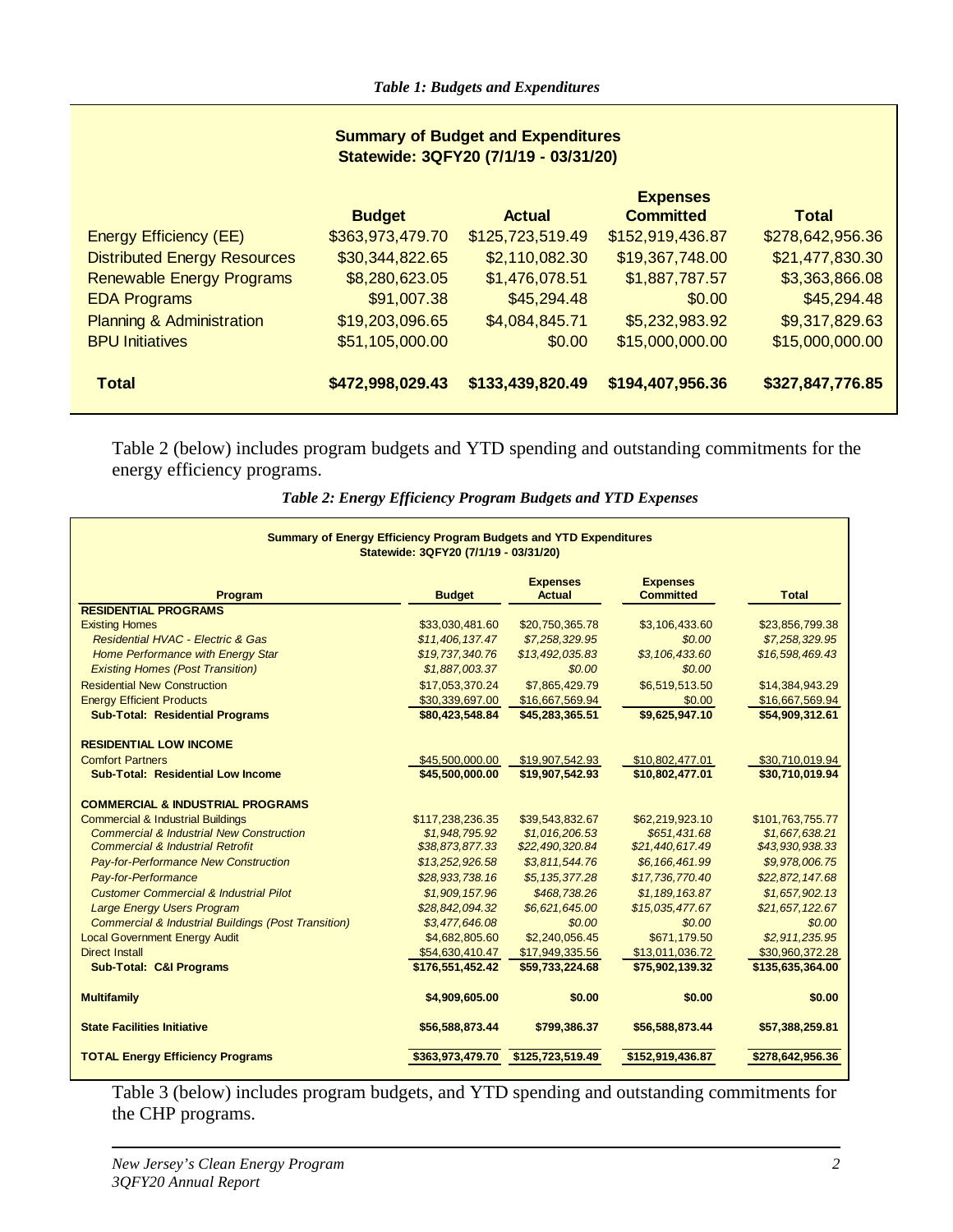#### *Table 3: Distributed Energy Resources Budget and YTD Expenses*

| <b>Summary of Distributed Energy Resources Program Budgets and YTD Expenditures</b><br>Statewide: 3QFY20 (7/1/19 - 03/31/20) |                 |                |                                     |                 |  |
|------------------------------------------------------------------------------------------------------------------------------|-----------------|----------------|-------------------------------------|-----------------|--|
| <b>Program</b>                                                                                                               | <b>Budget</b>   | <b>Actual</b>  | <b>Expenses</b><br><b>Committed</b> | <b>Total</b>    |  |
| <b>DISTRIBUTED ENERGY RESOURCES</b><br><b>CHP-Fuel Cell: Large and Small</b>                                                 | \$21.204.822.65 | \$2,070,568.50 | \$17,122,665,70                     | \$19,193,234.20 |  |
| <b>RE</b> Storage                                                                                                            | \$140,000,00    | \$39,513.80    | \$135,000,00                        | \$174,513.80    |  |
| <b>Fuel Cell</b>                                                                                                             | \$5,000,000.00  | \$0.00         | \$0.00                              | \$0.00          |  |
| <b>Microgrids</b>                                                                                                            | \$4,000,000,00  | \$0.00         | \$0.00                              | \$0.00          |  |
| <b>TOTAL CHP-Fuel Cell Programs</b>                                                                                          | \$30,344,822.65 | \$2,110,082.30 | \$17,257,665.70                     | \$19,367,748.00 |  |

Table 4 (below) includes program budgets and YTD spending and outstanding commitments for the renewable energy programs.

| <b>Summary of Renewable Program Budgets and YTD Expenditures</b><br>Statewide: 3QFY20 (7/1/19 - 03/31/20) |                |                |                  |                |  |
|-----------------------------------------------------------------------------------------------------------|----------------|----------------|------------------|----------------|--|
|                                                                                                           |                |                | <b>Expenses</b>  |                |  |
| <b>Program</b>                                                                                            | <b>Budget</b>  | Actual         | <b>Committed</b> | <b>Total</b>   |  |
| <b>RENEWABLE PROGRAMS</b>                                                                                 |                |                |                  |                |  |
| <b>Offshore Wind</b>                                                                                      | \$3,280,623.05 | \$0.00         | \$1,887,787.57   | \$1,887,787.57 |  |
| <b>Community Solar</b>                                                                                    | \$3,000,000.00 | \$0.00         | \$0.00           | \$0.00         |  |
| Renewable Energy Incentive Program                                                                        | \$2,000,000.00 | \$1,476,078.51 | \$0.00           | \$1,476,078.51 |  |
| <b>TOTAL Renewable Energy Programs</b>                                                                    | \$8,280,623.05 | \$1,476,078.51 | \$1,887,787.57   | \$3,363,866.08 |  |

#### *Table 4: Renewable Energy Program Budgets and YTD Expenses*

Table 5 (below) includes program budgets and YTD spending for the EDA programs.

#### *Table 5: EDA Program Budgets and YTD Expenses*

| <b>Summary of EDA Program Budgets and YTD Expenditures</b><br>Statewide: 3QFY20 (7/1/19 - 03/31/20) |               |               |                  |              |  |
|-----------------------------------------------------------------------------------------------------|---------------|---------------|------------------|--------------|--|
|                                                                                                     |               |               | <b>Expenses</b>  |              |  |
| <b>Program</b>                                                                                      | <b>Budget</b> | <b>Actual</b> | <b>Committed</b> | <b>Total</b> |  |
| <b>EDA PROGRAMS</b>                                                                                 |               |               |                  |              |  |
| <b>EDA Programs Admin</b>                                                                           | \$91,007.38   | \$45,294.48   | \$0.00           | \$45,294.48  |  |
| Edison Innovation Clean Energy Manufacturing Fund (CEMF)                                            | \$0.00        | \$0.00        | \$0.00           | \$0.00       |  |
| Edison Innovation Green Growth Fund (EIGGF)                                                         | \$0.00        | \$0.00        | \$0.00           | \$0.00       |  |
| <b>TOTAL EDA Programs</b>                                                                           | \$91,007.38   | \$45,294.48   | \$0.00           | \$45,294.48  |  |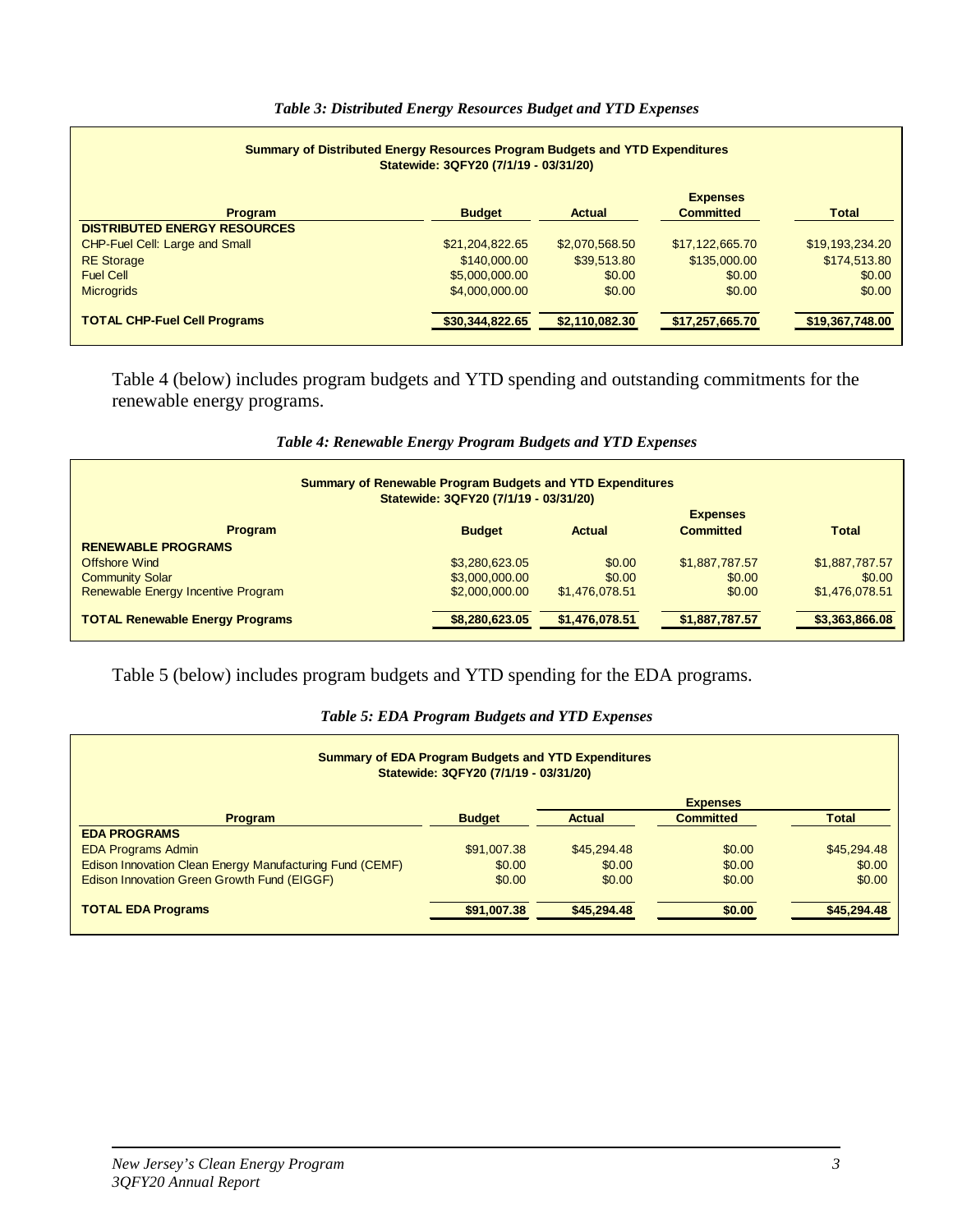The Division of Clean Energy (DCE) strives to minimize administration costs thereby maximizing the percentage of funding spent on direct incentives for the installation of energy efficiency and renewable energy measures. Table 6 (below) compares the DCE's expenditures with its approved budget for program administration.

|                                               | <b>Summary of NJCEP Planning &amp; Administration</b><br>Statewide: 3QFY20 (7/1/19 - 03/31/20) |                |                  |                |
|-----------------------------------------------|------------------------------------------------------------------------------------------------|----------------|------------------|----------------|
|                                               |                                                                                                |                | <b>Expenses</b>  |                |
| <b>Program</b>                                | <b>Budget</b>                                                                                  | <b>Actual</b>  | <b>Committed</b> | <b>Total</b>   |
| <b>Program Administration</b>                 |                                                                                                |                |                  |                |
| <b>BPU Program Administration</b>             | \$3,555,000,00                                                                                 | \$12,468.60    | \$0.00           | \$12,468.60    |
| <b>Sub-Total: BPU Program Administration</b>  | \$3,555,000.00                                                                                 | \$12,468.60    | \$0.00           | \$12,468.60    |
| <b>MARKETING</b>                              |                                                                                                |                |                  |                |
| <b>Marketing Contract</b>                     | \$4,400,000.00                                                                                 | \$0.00         | \$124,416.69     | \$124,416.69   |
| <b>Sub-Total: Marketing</b>                   | \$4,400,000.00                                                                                 | \$0.00         | \$124,416.69     | \$124,416.69   |
| <b>Program Evaluation/Analysis</b>            |                                                                                                |                |                  |                |
| <b>Program Evaluation</b>                     | \$3,969,428.25                                                                                 | \$645,673.03   | \$3,445,982.55   | \$4,091,655.58 |
| <b>Research and Analysis</b>                  | \$250,000.00                                                                                   | \$0.00         | \$85,920.00      | \$85,920.00    |
| <b>Sub-Total: Program Evaluation/Analysis</b> | \$4,219,428.25                                                                                 | \$645,673.03   | \$3,531,902.55   | \$4,177,575,58 |
| <b>OUTREACH AND EDUCATION</b>                 |                                                                                                |                |                  |                |
| Sustainable Jersey                            | \$742,085,00                                                                                   | \$133.582.80   | \$644.224.83     | \$777,807.63   |
| <b>NJIT CE Learning Center</b>                | \$691,583.40                                                                                   | \$168,333,95   | \$535,439.85     | \$703,773.80   |
| Conference                                    | \$750,000.00                                                                                   | \$0.00         | \$355,000.00     | \$355,000.00   |
| Outreach, Website, Other                      | \$4,775,000.00                                                                                 | \$3,124,787.33 | \$0.00           | \$3,124,787.33 |
| <b>Sub-Total: Outreach and Education</b>      | \$6,958,668.40                                                                                 | \$3,426,704.08 | \$1,534,664.68   | \$4,961,368.76 |
| <b>SPONSORSHIPS</b>                           |                                                                                                |                |                  |                |
| <b>Sponsorships</b>                           | \$70,000.00                                                                                    | \$0.00         | \$42,000.00      | \$42,000.00    |
| <b>Sub-Total: Sponsorships</b>                | \$70,000.00                                                                                    | \$0.00         | \$42,000.00      | \$42,000.00    |
| <b>TOTAL NJCEP Administration</b>             | \$19,203,096.65                                                                                | \$4,084,845.71 | \$5,232,983.92   | \$9,317,829.63 |

#### *Table 6: NJCEP Administration*

| <b>Summary of BPU Initiatives</b><br>Statewide: 3QFY20 (7/1/19 - 03/31/20)                              |                 |        |                 |                 |  |
|---------------------------------------------------------------------------------------------------------|-----------------|--------|-----------------|-----------------|--|
| <b>Expenses</b><br><b>Committed</b><br><b>Total</b><br><b>Budget</b><br><b>Actual</b><br><b>Program</b> |                 |        |                 |                 |  |
| <b>Community Energy Grants</b>                                                                          | \$1,000,000.00  | \$0.00 | \$0.00          | \$0.00          |  |
| <b>Storage</b>                                                                                          | \$4,105,000.00  | \$0.00 | \$0.00          | \$0.00          |  |
| <b>Electric Vehicles</b>                                                                                | \$30,000,000.00 | \$0.00 | \$15,000,000.00 | \$15,000,000.00 |  |
| <b>NJ Wind</b>                                                                                          | \$4,500,000.00  | \$0.00 | \$0.00          | \$0.00          |  |
| R&D Energy Tech Hub                                                                                     | \$4,500,000,00  | \$0.00 | \$0.00          | \$0.00          |  |
| <b>Workforce Development</b>                                                                            | \$2,500,000,00  | \$0.00 | \$0.00          | \$0.00          |  |
| <b>Curriculum</b>                                                                                       | \$4,500,000.00  | \$0.00 | \$0.00          | \$0.00          |  |
| <b>TOTAL BPU Initiatives</b>                                                                            | \$51,105,000.00 | \$0.00 | \$15,000,000.00 | \$15,000,000.00 |  |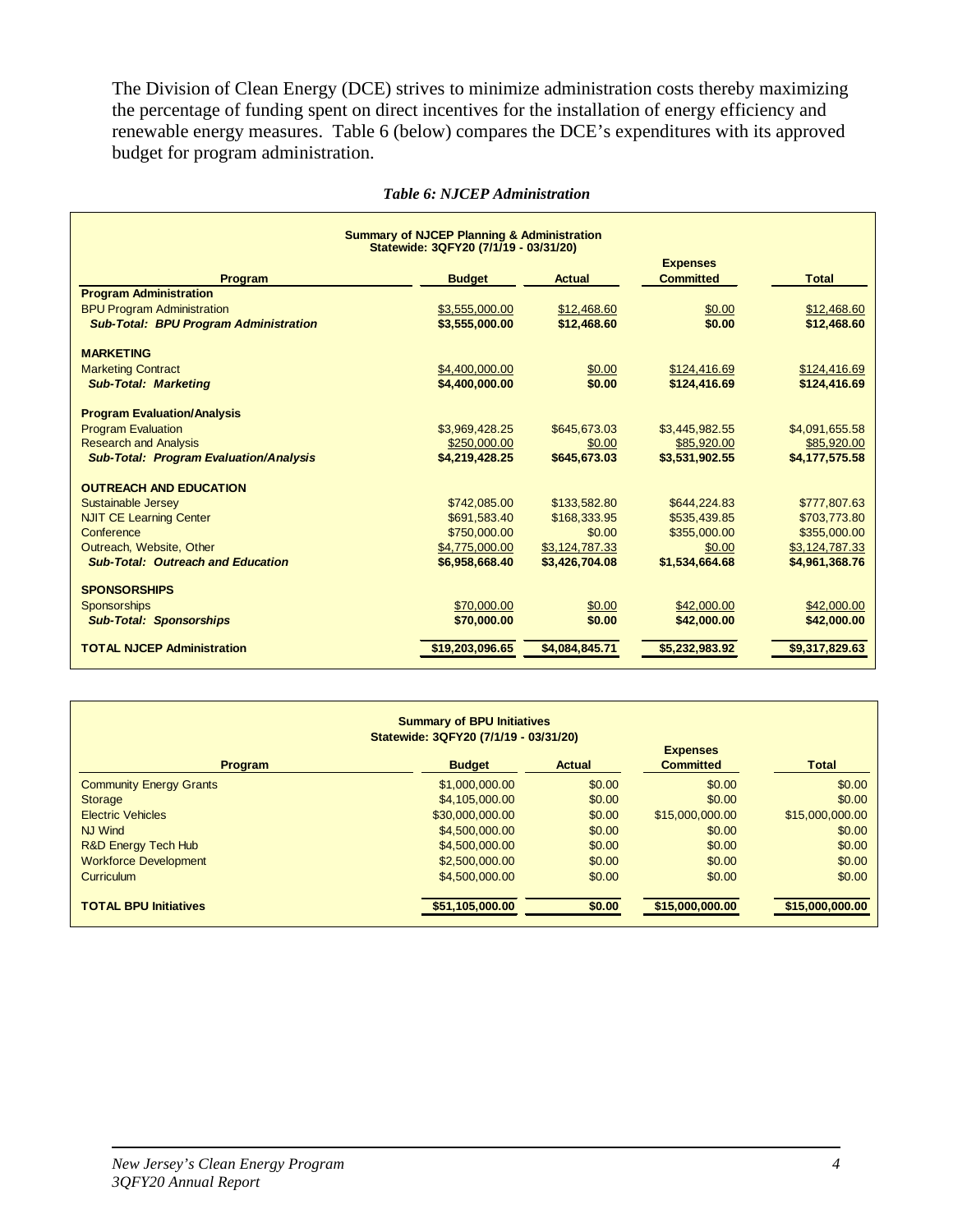In FY20 the BPU approved "enhanced incentives" for certain customers including: customers located in an Urban Enterprise Zone (UEZ); customers located in an Opportunity Zone (OZ); low to moderate income customers including those living in "affordable housing"; K-12 public schools; and municipal and county entities. Table 7 (below) includes data for customers eligible for an enhanced incentive.

#### *Table 7: Enhanced Incentives*

| New Jersey's Clean Energy Program<br><b>Enhanced Incentives - Total</b><br>Reporting Period: 07-01-19 to 03-31-20 | <b>Total Number</b><br>of Projects<br>Paid | <b>Total Number</b><br>of Projects<br><b>Committed</b> | <b>Base</b><br><b>Incentives Paid</b> | <b>Enhanced</b><br><b>Incentives Paid</b> | <b>Total</b><br><b>Incentives Paid</b> | Base<br><b>Incentives</b><br><b>Committed</b> | <b>Enhanced</b><br><b>Incentives</b><br><b>Committed</b> | <b>Total</b><br><b>Incentives</b><br><b>Committed</b> | Total Incentives Paid<br>& Committed |
|-------------------------------------------------------------------------------------------------------------------|--------------------------------------------|--------------------------------------------------------|---------------------------------------|-------------------------------------------|----------------------------------------|-----------------------------------------------|----------------------------------------------------------|-------------------------------------------------------|--------------------------------------|
| <b>TOTAL Residential Programs</b>                                                                                 | 464                                        | 32                                                     | \$768.308.49                          | \$463.750.00                              | \$1,232,058.49                         | \$122.029.04                                  | \$32.250.00                                              | \$154,279.04                                          | \$1,386,337.53                       |
| <b>TOTAL Commercial &amp; Industrial Buildings II</b>                                                             | 633                                        | 582                                                    | \$5.576.042.87                        | \$4.220.953.13                            | \$9.796.996.00                         | \$9.954.994.94                                | \$5.266.546.52                                           | \$15.221.541.46                                       | \$25,018,537.46                      |
| <b>TOTAL NJCEP II</b><br>(ENHANCED INCENTIVES)                                                                    | 1,097                                      | 614                                                    | \$6.344.351.36                        | \$4,684,703.13                            | \$11,029,054.49                        | \$10.077.023.98                               | \$5,298,796.52                                           | \$15.375.820.50                                       | \$26,404,874.99                      |

#### *Table 8: Expenditures by Expense Category*



As shown in Table 8 (above), 80.1% of 3QFY20 program expenditures were for rebates, grants and other incentives. This includes rebates and other direct incentives paid to participating customers, along with the cost of any measures installed in customer homes, and any payments made pursuant to any NJCEP grant.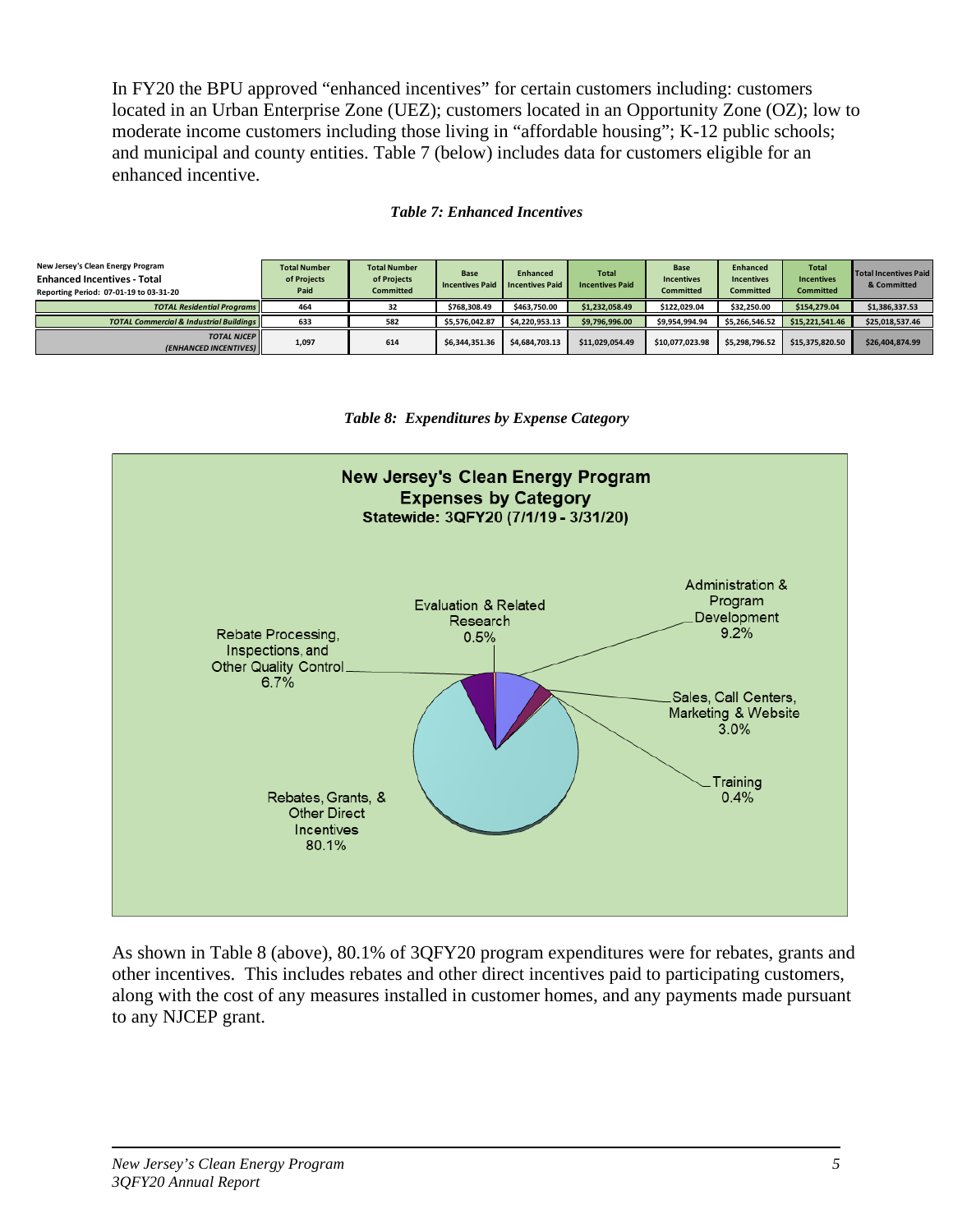The worksheets provided in Section III include detailed energy savings data, CHP-Fuel Cell generation data and renewable energy generation data by program. The annual and lifetime savings/generation data are for measures installed between July 1, 2019 through March 31, 2020. Savings include reductions in electric energy and natural gas usage as well as reductions in electric capacity requirements. CHP-Fuel Cell and renewable energy generation include both electric generation and capacity.

Annual savings/generation is equal to the annual savings/generation of any measure installed from July 1, 2019 through March 31, 2020. The lifetime savings/generation is the expected savings/generation over the expected life of these measures. Measure lives range from 15 years for certain lighting such as LEDs to 25 years for renewable energy systems and new home measures.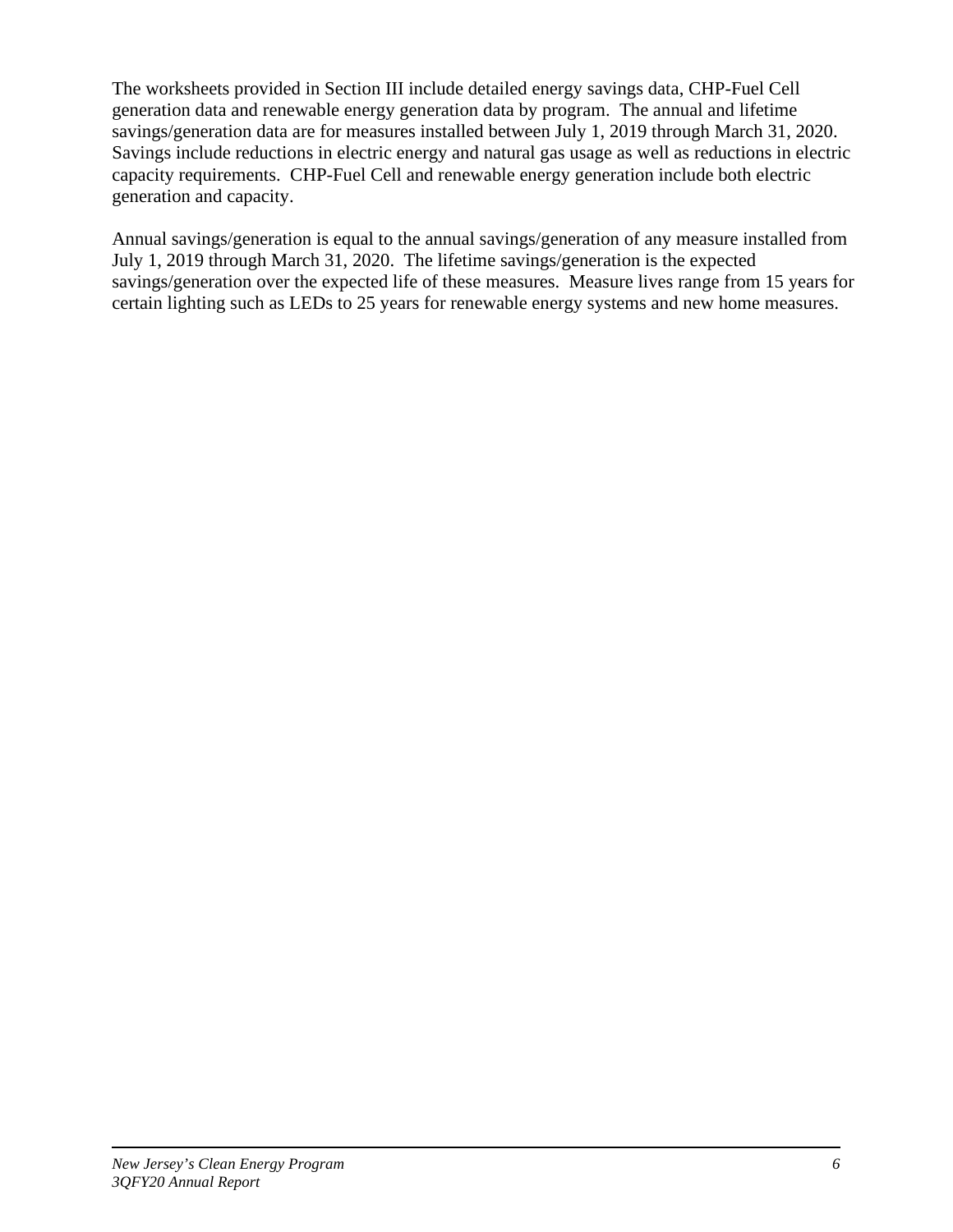Table 9 (below) summarizes annual and lifetime energy savings, CHP-Fuel Cell generation and renewable energy generation from measures installed from July 1, 2019 through March 31, 2020.

|  | Table 9: Energy Savings/Energy Capacity and Generation |  |  |
|--|--------------------------------------------------------|--|--|
|  |                                                        |  |  |

|                                     | <b>Summary of Energy Savings/Energy Capacity and Generation</b><br>Statewide: 3QFY20 (7/1/19 - 03/31/20) |                  |              |
|-------------------------------------|----------------------------------------------------------------------------------------------------------|------------------|--------------|
|                                     | <b>Actual</b>                                                                                            | <b>Committed</b> | <b>Total</b> |
| <b>Demand</b>                       |                                                                                                          |                  |              |
| <b>kW Reduced</b>                   |                                                                                                          |                  |              |
| <b>Energy Efficiency</b>            | 70,682                                                                                                   | 39,256           | 109,938      |
| <b>CHP-Fuel Cell</b>                | $\mathbf 0$                                                                                              | 5,829            | 5,829        |
| kW Installed (Capacity)             |                                                                                                          |                  |              |
| <b>Renewable Energy</b>             | 319,252                                                                                                  | N/A              | 319,252      |
| <b>CHP-Fuel Cell</b>                | 130                                                                                                      | 21,155           | 21,285       |
| <b>Annual</b><br><b>MWh Saved</b>   |                                                                                                          |                  |              |
| <b>Energy Efficiency</b>            | 545,236                                                                                                  | 225,431          | 770,667      |
| <b>CHP-Fuel Cell</b>                | $\overline{0}$                                                                                           | 23,326           | 23,326       |
| <b>MMBtu Saved</b>                  |                                                                                                          |                  |              |
| <b>Energy Efficiency</b>            | 434,138                                                                                                  | 1,654,767        | 2,088,905    |
| <b>CHP-Fuel Cell</b>                | 4,005                                                                                                    | 334,908          | 338,913      |
| <b>MWh Generated</b>                |                                                                                                          |                  |              |
| <b>Renewable Energy</b>             | 383,103                                                                                                  | N/A              | 383,103      |
| <b>CHP-Fuel Cell</b>                | 714                                                                                                      | 154,431          | 155,145      |
| <b>Lifetime</b><br><b>MWh Saved</b> |                                                                                                          |                  |              |
| <b>Energy Efficiency</b>            | 8,014,160                                                                                                | 3,413,646        | 11,427,806   |
| <b>CHP-Fuel Cell</b>                | 0                                                                                                        | 451,638          | 451,638      |
| <b>MMBtu Saved</b>                  |                                                                                                          |                  |              |
| <b>Energy Efficiency</b>            | 7,677,320                                                                                                | 31,064,641       | 38,741,961   |
| <b>CHP-Fuel Cell</b>                | 60,072                                                                                                   | 6,356,120        | 6,416,192    |
| <b>MWh Generated</b>                |                                                                                                          |                  |              |
| <b>Renewable Energy</b>             | 9,577,571                                                                                                | N/A              | 9,577,571    |
| <b>CHP-Fuel Cell</b>                | 10,704                                                                                                   | 2,980,105        | 2,990,809    |

h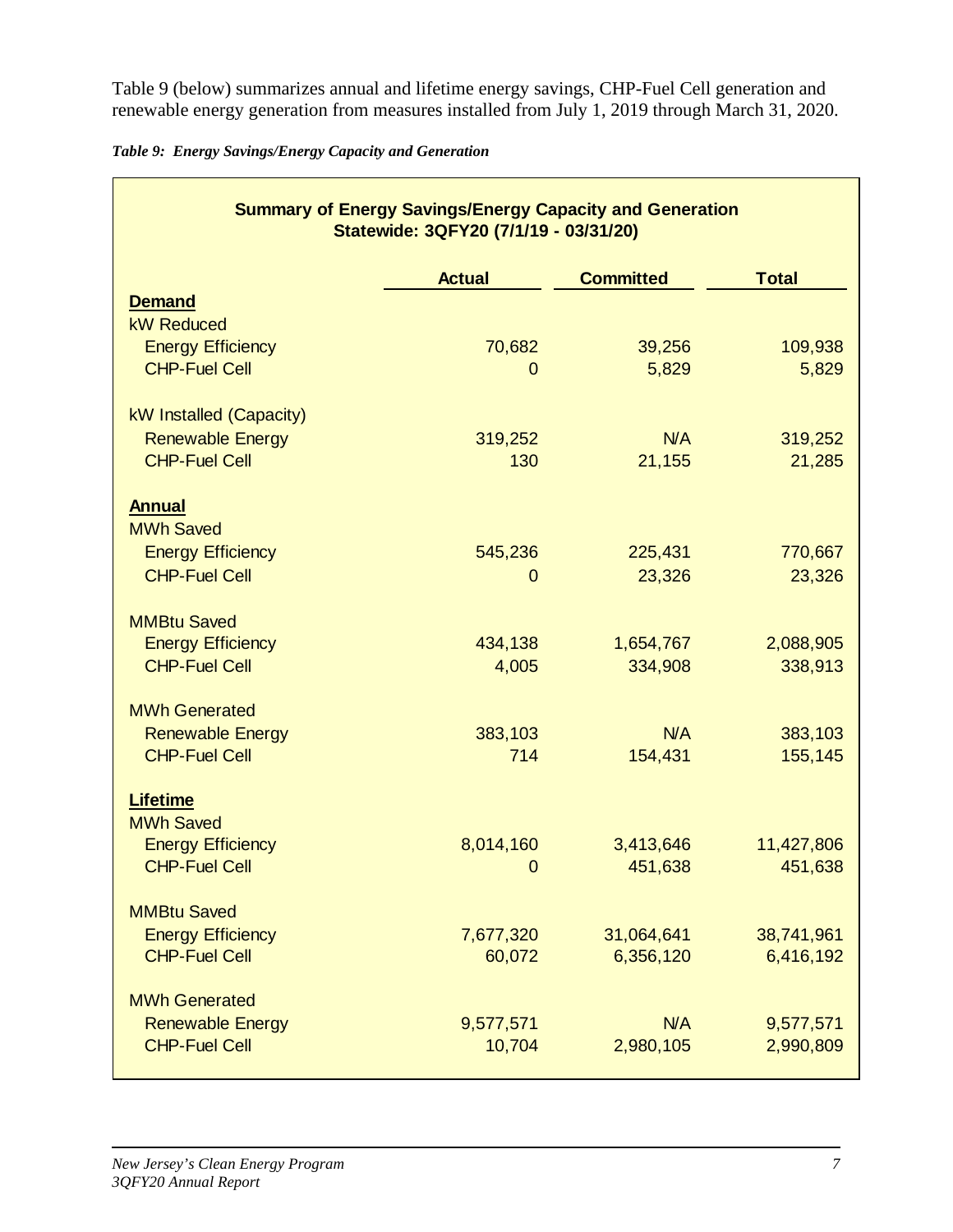Reducing electric and natural gas usage and generating electricity using renewable sources of electricity reduces the greenhouse gases that would have been emitted if the saved electricity or natural gas was otherwise used or if the electricity was generated on the electric grid. CHP-Fuel Cell projects also reduce greenhouse gas emissions, since they tend to use cleaner technologies that produce fewer emissions than if the electricity was generated by the grid. Table 10 (below) summarizes the emission reductions that result from the installation of program measures.

| <b>Summary of Annual Emissions Reductions</b><br>Statewide: 3QFY20 (7/1/19 - 03/31/20) |                               |
|----------------------------------------------------------------------------------------|-------------------------------|
|                                                                                        | <b>All</b><br><b>Programs</b> |
| CO <sub>2</sub> (Metric Tons)<br><b>Energy Efficiency</b>                              | 339,259                       |
| <b>CHP-Fuel Cell</b>                                                                   | 168                           |
| <b>Renewable Energy</b><br><b>Total</b>                                                | 224,986<br>564,413            |
| <b>NOX (Metric Tons)</b>                                                               |                               |
| <b>Energy Efficiency</b>                                                               | 221                           |
| <b>CHP-Fuel Cell</b>                                                                   | 0.38                          |
| <b>Renewable Energy</b>                                                                | 145                           |
| <b>Total</b>                                                                           | 366                           |
| <b>SO2 (Metric Tons)</b>                                                               |                               |
| <b>Energy Efficiency</b>                                                               | 164                           |
| <b>CHP-Fuel Cell</b>                                                                   | 0.22                          |
| <b>Renewable Energy</b>                                                                | 117                           |
| <b>Total</b>                                                                           | 281                           |
| <u>Hg (Grams)</u>                                                                      |                               |
| <b>Energy Efficiency</b>                                                               | 592                           |
| <b>CHP-Fuel Cell</b>                                                                   | 0.00                          |
| <b>Renewable Energy</b>                                                                | 421                           |
| <b>Total</b>                                                                           | 1,014                         |

*Table 10: Annual Emissions Reductions*

Additional information about New Jersey's Clean Energy Program can be found at [www.njcleanenergy.com.](http://www.njcleanenergy.com/)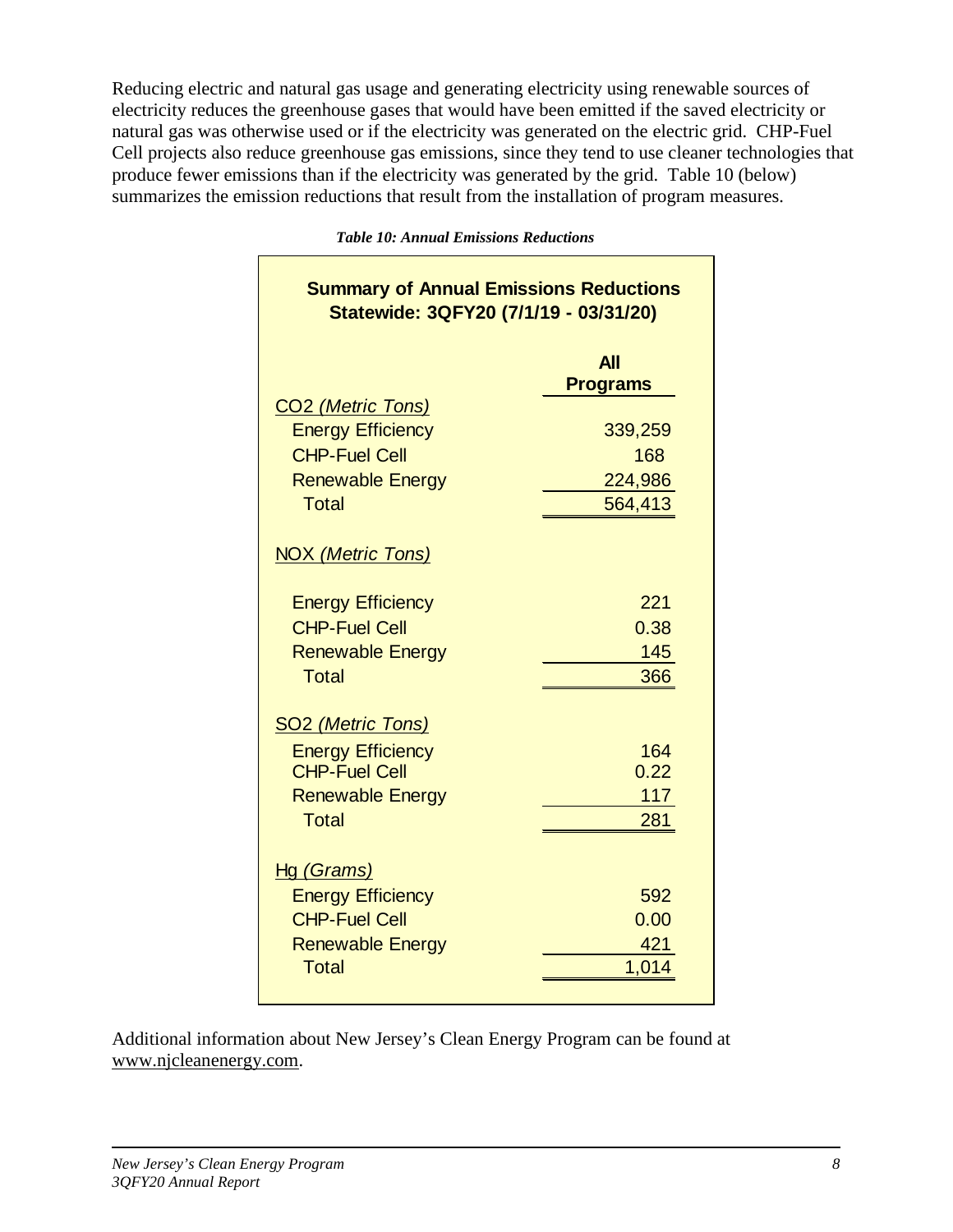## **II. Introduction**

This document reports the results of the New Jersey's Clean Energy Program for FY20. With its 2001 Comprehensive Resource Analysis ("CRA") Order, the Board required the implementation of new energy efficiency programs to replace existing Demand Side Management ("DSM") programs, and the development of programs to foster new clean energy resources, such as those provided by renewable energy sources. Starting in 2007 and through 2015 the programs were managed by the DCE primarily through contracts with Honeywell Utility Solutions (Honeywell) and TRC. Starting in 2016 the programs were managed by the DCE through the NJCEP Program Administrator contract awarded to TRC and members of its implementation team including CLEAResult.

Included in this report are financial, tracking metric, energy savings and emissions reduction data for the energy efficiency and renewable energy programs managed by the TRC team as well as New Jersey's six investor-owned electric and natural gas utilities which continue to manage the Comfort Partners low-income program, i.e., Atlantic City Electric Company ("ACE"), Jersey Central Power & Light Co. ("JCP&L"), New Jersey Natural Gas Co. ("NJNG"), Elizabethtown Gas Co. ("E-Town"), Public Service Electric & Gas Co. ("PSE&G"), and South Jersey Gas Co. ("SJG"), by the NJ Economic Development Authority, and by the Board's Division of Clean Energy.

This report presents program results for the period from July 1, 2019 through March 31, 2020 also referred to as 3QFY20. The data worksheets included in Section III have been formatted to reflect the Board's actions in adding, deleting or modifying the lineup of programs offered through that time period. Program financial results for the period are measured against those budgets.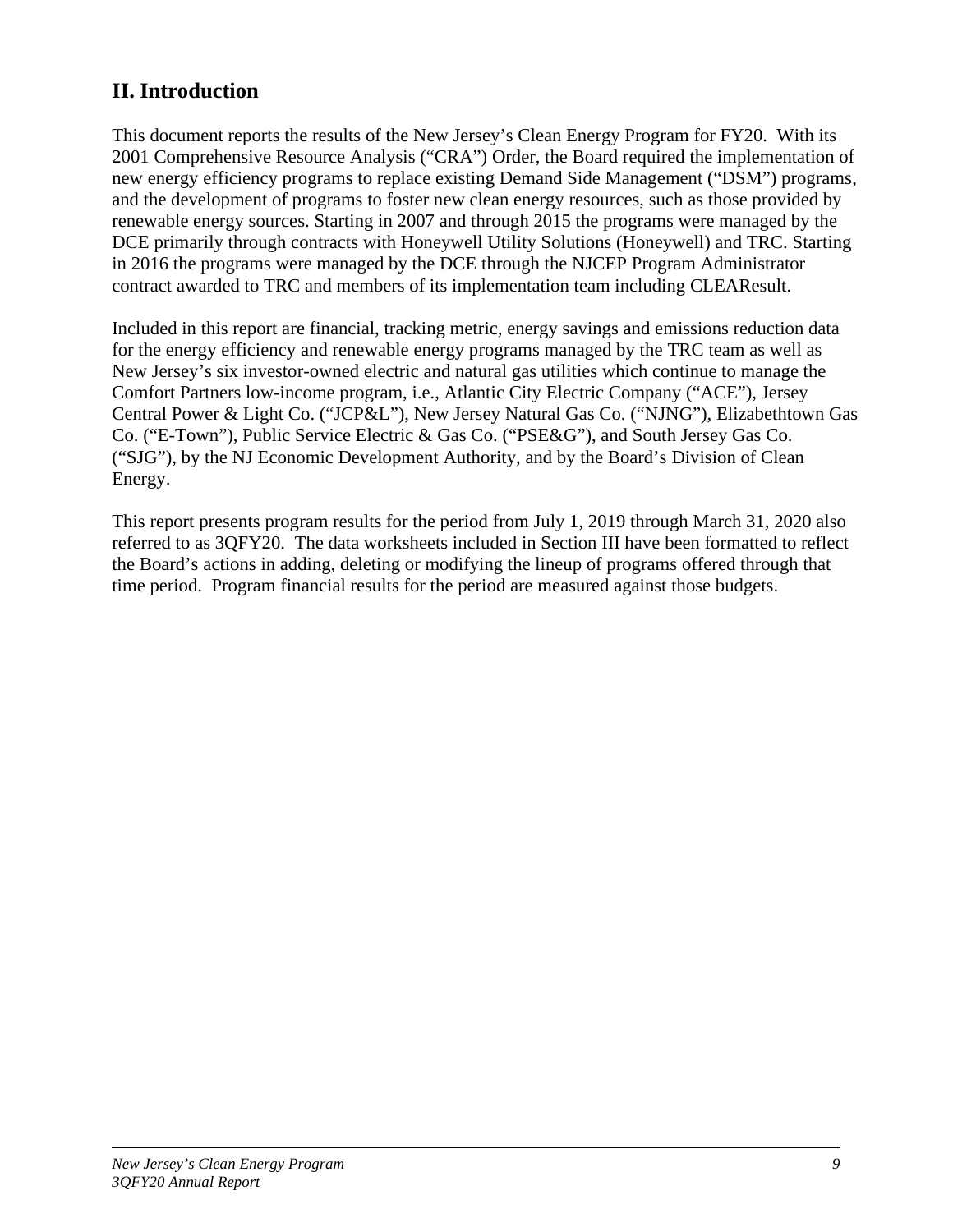The Board approved the following FY20 Clean Energy Programs:

### **RESIDENTIAL ENERGY EFFICIENCY PROGRAMS**

Existing Homes Residential New Construction Energy Efficient Products

**RESIDENTIAL LOW-INCOME PROGRAM**

Comfort Partners

#### **COMMERCIAL AND INDUSTRIAL (C&I) ENERGY EFFICIENCY PROGRAMS**

Commercial & Industrial Buildings Direct Install Local Government Energy Audit State Facility Initiatives

#### **RENEWABLE ENERGY PROGRAMS**

Offshore Wind Community Solar Renewable Energy Incentive Program (REIP)

#### **DISTRIBUTED ENERGY RESOURCES**

Combined Heat and Power Renewable Energy Storage Fuel Cell **Microgrids** 

#### **EDA PROGRAMS**

Edison Innovation Clean Energy Manufacturing Fund (CEMF)

#### **PLANNING & ADMINISTRATION**

BPU Program Administration (includes staff salaries) Marketing – Program Evaluation & Analysis Outreach & Education Sponsorships

#### **BPU INITIATIVES**

Community Grants Storage Electric Vehicles NJ Wind R&D Energy Tech Hub Workforce Development Curriculum

Following are detailed reporting data worksheets that support the expense and metric tracking results.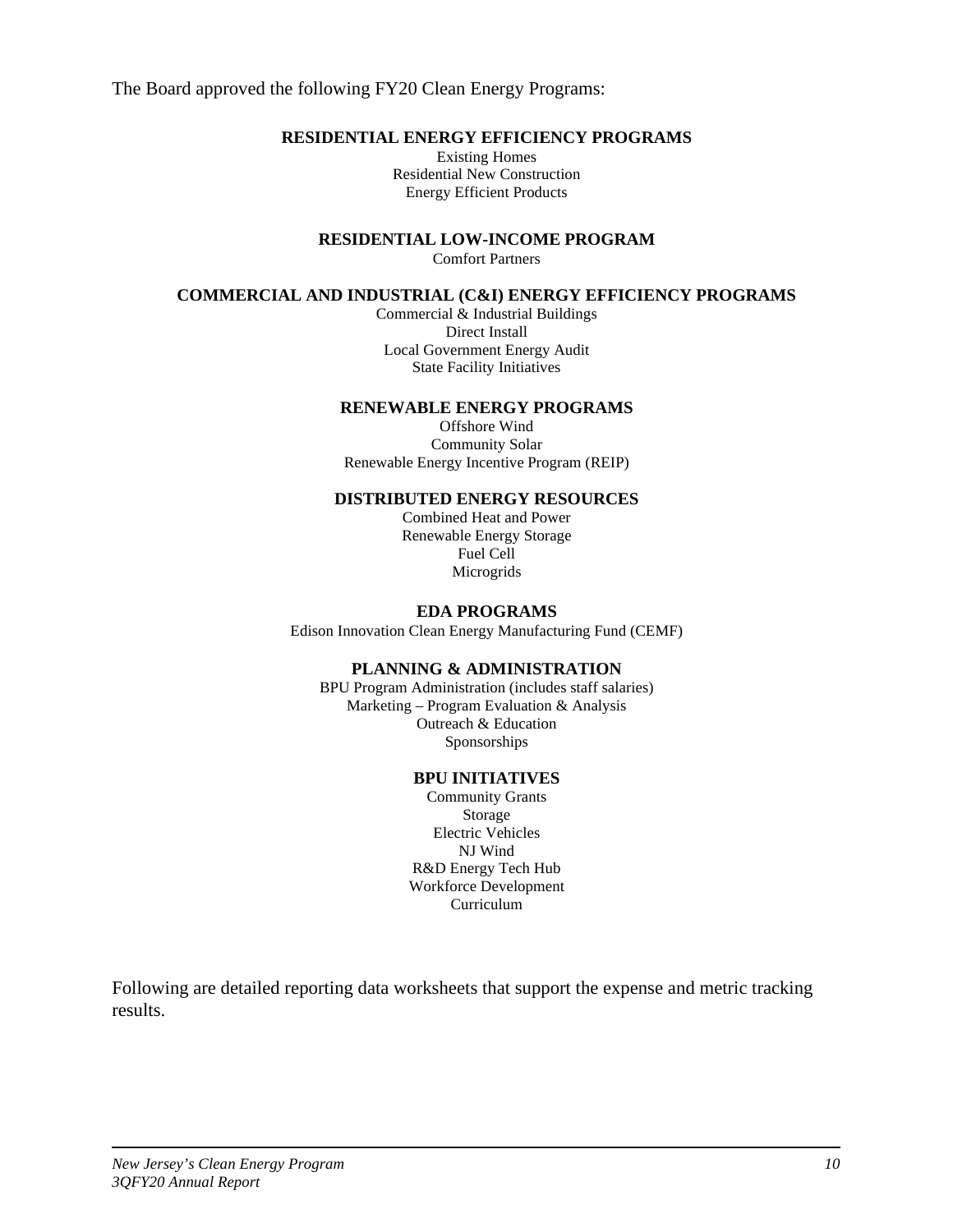# **Section III**

# **3QFY20 Reporting Data Worksheets**

The following tables provide cumulative information regarding various aspects of the New Jersey's Clean Energy Program (NJCEP) for the third Quarter of FY20, i.e., from July 1, 2019 through March 31, 2020. This data has been compiled by the NJCEP's current Program Administrator, TRC Environmental Corporation (TRC), using the NJCEP's Information Management System (IMS), a custom data tracking application administered and maintained by TRC.

Reported data includes: (1) expenses and commitments compared to approved budgets, (2) expenses by cost category, (3) electric savings, generation and gas and other fuel savings compared to goals, (4) electric savings, generation and gas and other fuel saving quantities, (5) calculated emissions reductions, and (6) metrics. All data is associated with NJCEP activity during the reporting period.

| Statewide Summary - New Jerseys Clean Energy Program<br>Reporting Period: 07/01/2019 thru 03/31/2020<br>Program | <b>Total Actual</b><br><b>NJCEP</b><br><b>Expenditures</b> | <b>Administration</b><br>& Program<br><b>Development</b> | Sales, Call<br>Centers.<br><b>Marketing and</b><br>Website | <b>Training</b> | Rebates.Grants.<br><b>Incentives</b> | Rebate<br>Processing,<br>and Other Direct Inspections, and<br><b>Other Quality</b><br>Control | <b>Evaluation and</b><br><b>Related</b><br><b>Research</b> |
|-----------------------------------------------------------------------------------------------------------------|------------------------------------------------------------|----------------------------------------------------------|------------------------------------------------------------|-----------------|--------------------------------------|-----------------------------------------------------------------------------------------------|------------------------------------------------------------|
| <b>Energy Efficiency Programs</b>                                                                               | \$125,723,519.49                                           | \$11.148.734.31                                          | \$860,751.10                                               | \$597.417.43    | \$105,152,745.05                     | \$7,963,871.60                                                                                | \$0.00                                                     |
| Distributed Energy Resources                                                                                    | \$2,110,082.30                                             | \$491,217.64                                             | \$32,630.22                                                | \$0.00          | \$1,419,219.02                       | \$167,015.42                                                                                  | \$0.00                                                     |
| Renewable Energy Programs                                                                                       | \$1,476,078.51                                             | \$585.124.27                                             | \$32,630.22                                                | \$0.00          | \$0.00                               | \$858,324.02                                                                                  | \$0.00                                                     |
| <b>EDA Programs</b>                                                                                             | \$45.294.48                                                | \$45.294.48                                              | \$0.00                                                     | \$0.00          | \$0.00                               | \$0.00                                                                                        | \$0.00                                                     |
| Planning and Administration                                                                                     | \$4,084,845.71                                             | \$12,468.60                                              | \$3,124,787.33                                             | \$0.00          | \$301.916.75                         | \$0.00                                                                                        | \$645,673.03                                               |
| <b>BPU Initiatives</b>                                                                                          | \$0.00                                                     | \$0.00                                                   | \$0.00                                                     | \$0.00          | \$0.00                               | \$0.00                                                                                        | \$0.00                                                     |
| <b>TOTAL</b>                                                                                                    | \$133,439,820.49                                           | \$12,282,839.30                                          | \$4,050,798.87                                             | \$597.417.43    | \$106,873,880.82                     | \$8,989,211.04                                                                                | \$645,673.03                                               |
| <b>Percent of Total</b>                                                                                         | 100.00%                                                    | 9.20%                                                    | 3.04%                                                      | 0.45%           | 80.09%                               | 6.74%                                                                                         | 0.48%                                                      |

#### *Detailed Expense Data for Reporting Year*  **New Jerseys Clean Energy Program**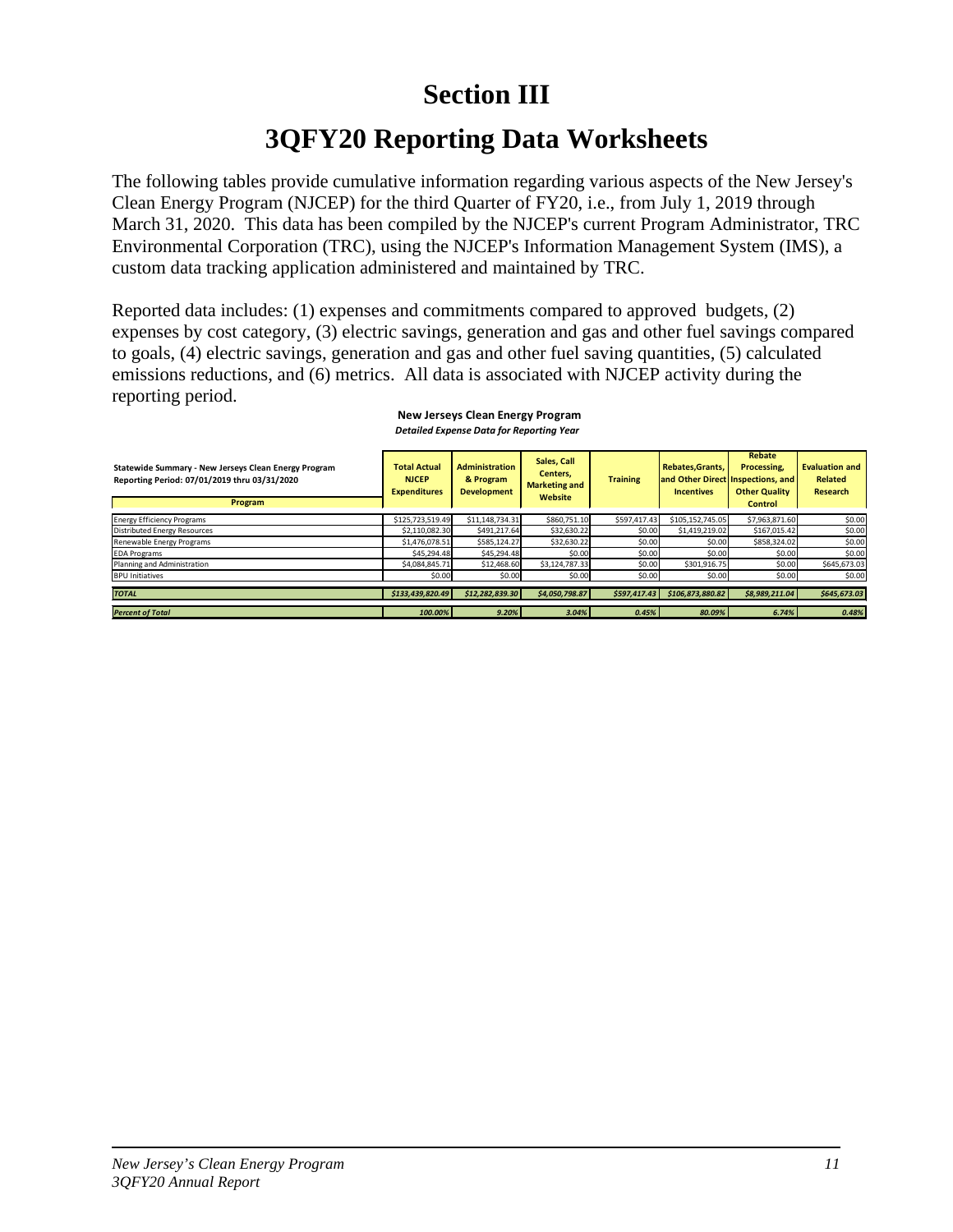### **New Jerseys Clean Energy Program**

*Detailed Expense Data for Reporting Year* 

| <b>Statewide Summary - Energy Efficiency Programs</b><br>Reporting Period: 07/01/2019 thru 03/31/2020<br>Program | <b>Total Actual</b><br><b>NJCEP</b><br><b>Expenditures</b> | <b>Administration</b><br>& Program<br><b>Development</b> | Sales, Call<br>Centers,<br><b>Marketing and</b><br>Website | <b>Training</b> | Rebates, Grants,<br>and Other Direct<br><b>Incentives</b> | Rebate<br>Processing,<br><b>Inspections, and</b><br><b>Other Quality</b><br><b>Control</b> | <b>Evaluation and</b><br><b>Related</b><br><b>Research</b> |
|------------------------------------------------------------------------------------------------------------------|------------------------------------------------------------|----------------------------------------------------------|------------------------------------------------------------|-----------------|-----------------------------------------------------------|--------------------------------------------------------------------------------------------|------------------------------------------------------------|
| <b>Residential Energy Efficiency Programs</b>                                                                    |                                                            |                                                          |                                                            |                 |                                                           |                                                                                            |                                                            |
| <b>Existing Homes</b>                                                                                            | \$20,750,365.78                                            | \$2,180,684.00                                           | \$65,260.35                                                | \$268,000.00    | \$16,539,658.18                                           | \$1,696,763.25                                                                             | \$0.00                                                     |
| Residential HVAC - Electric & Gas                                                                                | \$7,258,329.95                                             | \$1,151,627.52                                           | \$32,630.13                                                | \$166,500.00    | \$5,370,496.55                                            | \$537,075.75                                                                               | \$0.00                                                     |
| Home Performance with Energy Star                                                                                | \$13,492,035.83                                            | \$1,029,056.48                                           | \$32,630.22                                                | \$101,500.00    | \$11,169,161.63                                           | \$1,159,687.50                                                                             | \$0.00                                                     |
| <b>Existing Homes (Post Transition)</b>                                                                          | \$0.00                                                     | \$0.00                                                   | \$0.00                                                     | \$0.00          | \$0.00                                                    | \$0.00                                                                                     | \$0.00                                                     |
| Residential New Construction                                                                                     | \$7,865,429.79                                             | \$1,177,594.46                                           | \$32,630.13                                                | \$4,500.00      | \$6,013,094.73                                            | \$637,610.47                                                                               | \$0.00                                                     |
| <b>Energy Efficient Products</b>                                                                                 | \$16,667,569.94                                            | \$757,861.73                                             | \$32,630.22                                                | \$0.00          | \$13,254,380.63                                           | \$2,622,697.36                                                                             | \$0.00                                                     |
| <b>Sub-Total: Residential Energy Efficiency Programs</b>                                                         | \$45,283,365.51                                            | \$4,116,140.19                                           | \$130,520.70                                               | \$272,500.00    | \$35,807,133.54                                           | \$4,957,071.08                                                                             | \$0.00                                                     |
| <b>Residential Low Income</b>                                                                                    |                                                            |                                                          |                                                            |                 |                                                           |                                                                                            |                                                            |
| <b>Comfort Partners</b>                                                                                          | \$19,907,542.93                                            | \$1,335,376.38                                           | \$469,188.82                                               | \$324,917.43    | \$17,037,797.36                                           | \$740,262.94                                                                               | \$0.00                                                     |
| <b>Sub-Total: Residential Low Income</b>                                                                         | \$19,907,542.93                                            | \$1,335,376.38                                           | \$469,188.82                                               | \$324,917.43    | \$17,037,797.36                                           | \$740,262.94                                                                               | \$0.00                                                     |
| C & I Energy Efficiency Programs                                                                                 |                                                            |                                                          |                                                            |                 |                                                           |                                                                                            |                                                            |
| C&I Buildings                                                                                                    | \$39,543,832.67                                            | \$4,277,657.48                                           | \$195,781.14                                               | \$0.00          | \$33,147,864.06                                           | \$1,922,529.99                                                                             | \$0.00                                                     |
| C&I New Construction                                                                                             | \$1,016,206.53                                             | \$708,084.37                                             | \$32,630.22                                                | \$0.00          | \$253,549.64                                              | \$21,942.30                                                                                | \$0.00                                                     |
| C&I Retrofit                                                                                                     | \$22,490,320.84                                            | \$1,166,992.04                                           | \$32,630.13                                                | \$0.00          | \$19,775,861.51                                           | \$1,514,837.16                                                                             | \$0.00                                                     |
| Pay-for-Performance New Construction                                                                             | \$3,811,544.76                                             | \$725,183.19                                             | \$32,630.22                                                | \$0.00          | \$3,005,657.50                                            | \$48,073.85                                                                                | \$0.00                                                     |
| Pay-for-Performance                                                                                              | \$5,135,377.28                                             | \$835,758.72                                             | \$32,630.22                                                | \$0.00          | \$4,040,260.97                                            | \$226,727.37                                                                               | \$0.00                                                     |
| Custom C&I Pilot                                                                                                 | \$468,738.26                                               | \$101,037.82                                             | \$32,630.13                                                | \$0.00          | \$300,413.54                                              | \$34,656.77                                                                                | \$0.00                                                     |
| Large Energy Users Program                                                                                       | \$6,621,645.00                                             | \$740,601.34                                             | \$32,630.22                                                | \$0.00          | \$5,772,120.90                                            | \$76,292.54                                                                                | \$0.00                                                     |
| C&I Buildings (Post Transition)                                                                                  | \$0.00                                                     | \$0.00                                                   | \$0.00                                                     | \$0.00          | \$0.00                                                    | \$0.00                                                                                     | \$0.00                                                     |
| Local Government Energy Audit                                                                                    | \$2,240,056.45                                             | \$679,985.90                                             | \$32,630.22                                                | \$0.00          | \$1,316,500.73                                            | \$210,939.60                                                                               | \$0.00                                                     |
| Direct Install                                                                                                   | \$17,949,335.56                                            | \$739,574.36                                             | \$32,630.22                                                | \$0.00          | \$17,044,062.99                                           | \$133,067.99                                                                               | \$0.00                                                     |
| <b>Sub-Total: C &amp; I Energy Efficiency Programs</b>                                                           | \$59,733,224.68                                            | \$5,697,217.74                                           | \$261,041.58                                               | \$0.00          | \$51,508,427.78                                           | \$2,266,537.58                                                                             | \$0.00                                                     |
| Multifamily                                                                                                      |                                                            |                                                          |                                                            |                 |                                                           |                                                                                            |                                                            |
| Multifamily                                                                                                      | \$0.00                                                     | \$0.00                                                   | \$0.00                                                     | \$0.00          | \$0.00                                                    | \$0.00                                                                                     | \$0.00                                                     |
| <b>Sub-Total: Multifamily</b>                                                                                    | \$0.00                                                     | \$0.00                                                   | \$0.00                                                     | \$0.00          | \$0.00                                                    | \$0.00                                                                                     | \$0.00                                                     |
| <b>State Facilities Initiative</b>                                                                               |                                                            |                                                          |                                                            |                 |                                                           |                                                                                            |                                                            |
| <b>State Facilities Initiative</b>                                                                               | \$799,386.37                                               | \$0.00                                                   | \$0.00                                                     | \$0.00          | \$799,386.37                                              | \$0.00                                                                                     | \$0.00                                                     |
| <b>Sub-Total: State Facilities Initiative</b>                                                                    | \$799,386.37                                               | \$0.00                                                   | \$0.00                                                     | \$0.00          | \$799,386.37                                              | \$0.00                                                                                     | \$0.00                                                     |
| <b>TOTAL</b>                                                                                                     | \$125,723,519.49                                           | \$11,148,734.31                                          | \$860,751.10                                               | \$597,417.43    | \$105,152,745.05                                          | \$7,963,871.60                                                                             | \$0.00                                                     |
| <b>Percent of Total</b>                                                                                          | 100.00%                                                    | 8.87%                                                    | 0.68%                                                      | 0.48%           | 83.64%                                                    | 6.33%                                                                                      | 0.00%                                                      |

| <b>Statewide Summary - Distributed Energy Resources</b><br>Reporting Period: 07/01/2019 thru 03/31/2020<br>Program | <b>Total Actual</b><br><b>NJCEP</b><br><b>Expenditures</b> | <b>Administration</b><br>& Program<br><b>Development</b> | Sales, Call<br>Centers.<br><b>Marketing and</b><br>Website | <b>Training</b> | Rebates.Grants.<br>and Other Direct Inspections, and<br><b>Incentives</b> | Rebate<br>Processing,<br><b>Other Quality</b><br><b>Control</b> | <b>Evaluation and</b><br><b>Related</b><br>Research |
|--------------------------------------------------------------------------------------------------------------------|------------------------------------------------------------|----------------------------------------------------------|------------------------------------------------------------|-----------------|---------------------------------------------------------------------------|-----------------------------------------------------------------|-----------------------------------------------------|
| CHP                                                                                                                | \$2,070,568.50                                             | \$491.217.64                                             | \$32,630.22                                                | \$0.00          | \$1,419,219.02                                                            | \$127,501.62                                                    | \$0.00                                              |
| <b>RE Storage</b>                                                                                                  | \$39,513.80                                                | \$0.00                                                   | \$0.00                                                     | \$0.00          | \$0.00                                                                    | \$39,513.80                                                     | \$0.00                                              |
| Fuel Cell                                                                                                          | \$0.00                                                     | \$0.00                                                   | \$0.00                                                     | \$0.00          | \$0.00                                                                    | \$0.00                                                          | \$0.00                                              |
| Microgrids                                                                                                         | \$0.00                                                     | \$0.00                                                   | \$0.00                                                     | \$0.00          | \$0.00                                                                    | \$0.00                                                          | \$0.00                                              |
| <b>TOTAL</b>                                                                                                       | \$2,110,082.30                                             | \$491.217.64                                             | \$32,630.22                                                | \$0.00          | \$1,419,219.02                                                            | \$167,015.42                                                    | \$0.00                                              |
| <b>Percent of Total</b>                                                                                            | 100.00%                                                    | 23.28%                                                   | 1.55%                                                      | 0.00%           | 67.26%                                                                    | 7.92%                                                           | 0.00%                                               |

| Statewide Summary - Renewable Energy Programs<br>Reporting Period: 07/01/2019 thru 03/31/2020<br>Program | <b>Total Actual</b><br><b>NJCEP</b><br><b>Expenditures</b> | <b>Administration</b><br>& Program<br><b>Development</b> | Sales, Call<br>Centers,<br><b>Marketing and</b><br>Website | <b>Training</b> | Rebates.Grants.<br><b>Incentives</b> | Rebate<br>Processing,<br>and Other Direct Inspections, and<br><b>Other Quality</b><br><b>Control</b> | <b>Evaluation and</b><br><b>Related</b><br><b>Research</b> |
|----------------------------------------------------------------------------------------------------------|------------------------------------------------------------|----------------------------------------------------------|------------------------------------------------------------|-----------------|--------------------------------------|------------------------------------------------------------------------------------------------------|------------------------------------------------------------|
| Offshore Wind                                                                                            | \$0.00                                                     | \$0.00                                                   | \$0.00                                                     | \$0.00          | \$0.00                               | \$0.00                                                                                               | \$0.00                                                     |
| Community Solar                                                                                          | \$0.00                                                     | \$0.00                                                   | \$0.00                                                     | \$0.00          | \$0.00                               | \$0.00                                                                                               | \$0.00                                                     |
| <b>SREC Registration</b>                                                                                 | \$1,476,078.51                                             | \$585,124.27                                             | \$32,630.22                                                | \$0.00          | \$0.00                               | \$858,324.02                                                                                         | \$0.00                                                     |
| <b>TOTAL</b>                                                                                             | \$1,476,078.51                                             | \$585,124.27                                             | \$32,630.22                                                | \$0.00          | \$0.00                               | \$858,324.02                                                                                         | \$0.00\$                                                   |
| <b>Percent of Total</b>                                                                                  | 100.00%                                                    | 39.64%                                                   | 2.21%                                                      | 0.00%           | 0.00%                                | 58.15%                                                                                               | $0.00\%$                                                   |

| <b>Statewide Summary - EDA Programs</b><br>Reporting Period: 07/01/2019 thru 03/31/2020<br>Program | <b>Total Actual</b><br><b>NJCEP</b><br><b>Expenditures</b> | <b>Administration</b><br>& Program<br><b>Development</b> | Sales, Call<br>Centers,<br><b>Marketing and</b><br>Website | <b>Training</b> | <b>Rebates.Grants.</b><br><b>Incentives</b> | Rebate<br>Processing,<br>and Other Direct Inspections, and<br><b>Other Quality</b><br><b>Control</b> | <b>Evaluation and</b><br>Related<br><b>Research</b> |
|----------------------------------------------------------------------------------------------------|------------------------------------------------------------|----------------------------------------------------------|------------------------------------------------------------|-----------------|---------------------------------------------|------------------------------------------------------------------------------------------------------|-----------------------------------------------------|
| <b>EDA Programs Admin</b>                                                                          | \$45,294.48                                                | \$45,294.48                                              | \$0.00                                                     | \$0.00          | \$0.00                                      | \$0.00                                                                                               | \$0.00                                              |
| Edison Innovation Clean Energy Manufacturing Fund (CEMF)                                           | \$0.00                                                     | \$0.00                                                   | \$0.00                                                     | \$0.00          | \$0.00                                      | \$0.00                                                                                               | \$0.00                                              |
| Edison Innovation Green Growth Fund (EIGGF)                                                        | \$0.00                                                     | \$0.00                                                   | \$0.00                                                     | \$0.00          | \$0.00                                      | \$0.00                                                                                               | \$0.00                                              |
| <b>TOTAL</b>                                                                                       | \$45,294.48                                                | \$45.294.48                                              | \$0.00                                                     | \$0.00          | \$0.00                                      | \$0.00                                                                                               | \$0.00                                              |
| <b>Percent of Total</b>                                                                            | 100.00%                                                    | 100.00%                                                  | 0.00%                                                      | 0.00%           | 0.00%                                       | $0.00\%$                                                                                             | 0.00%                                               |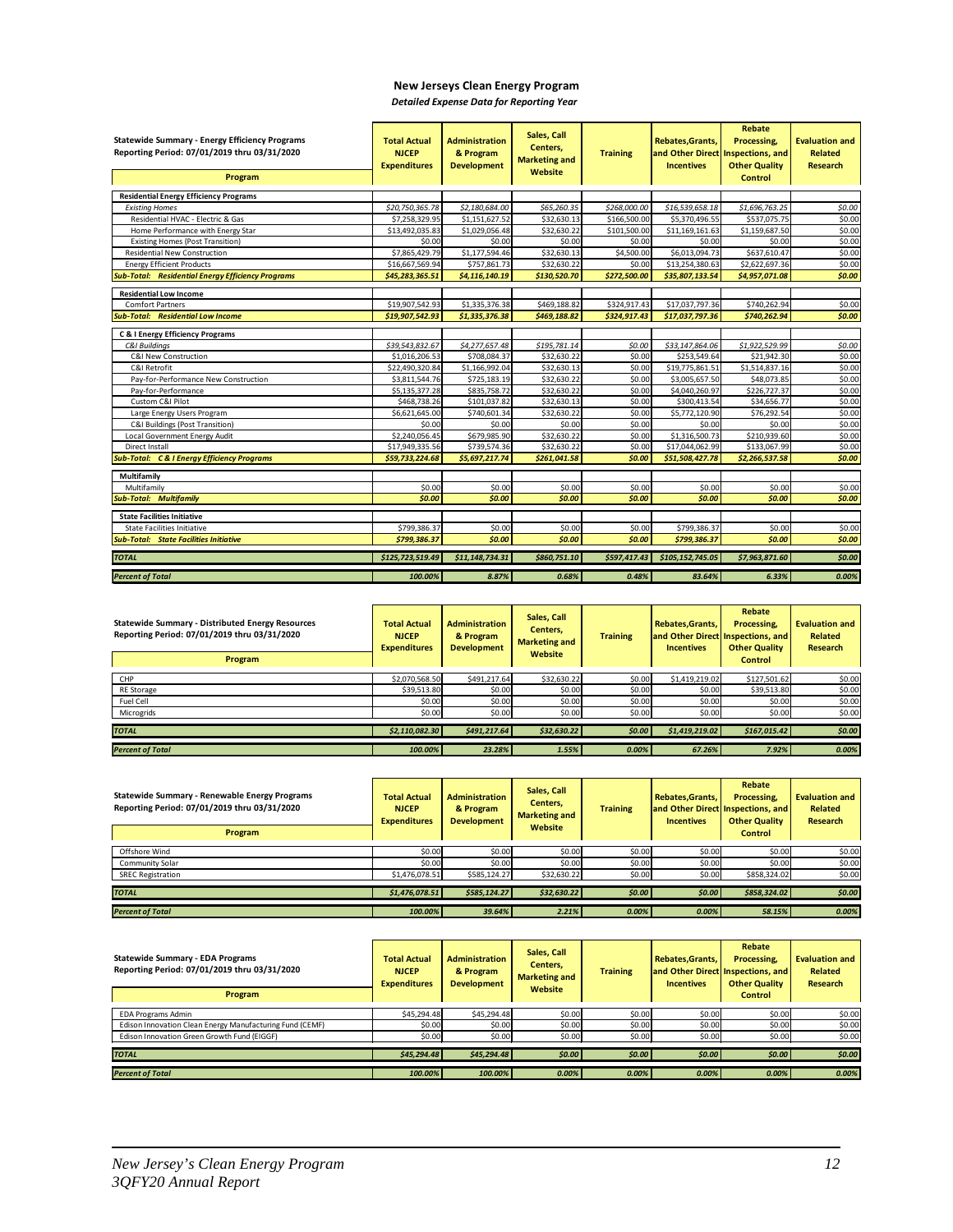## **New Jerseys Clean Energy Program**

| Statewide Summary - Planning and Administration<br>Reporting Period: 07/01/2019 thru 03/31/2020<br>Program | <b>Total Actual</b><br><b>NJCEP</b><br><b>Expenditures</b> | <b>Administration</b><br>& Program<br><b>Development</b> | Sales, Call<br>Centers,<br><b>Marketing and</b><br>Website | <b>Training</b> | Rebates, Grants,<br>and Other Direct Inspections, and<br><b>Incentives</b> | Rebate<br>Processing,<br><b>Other Quality</b><br><b>Control</b> | <b>Evaluation and</b><br><b>Related</b><br><b>Research</b> |
|------------------------------------------------------------------------------------------------------------|------------------------------------------------------------|----------------------------------------------------------|------------------------------------------------------------|-----------------|----------------------------------------------------------------------------|-----------------------------------------------------------------|------------------------------------------------------------|
| <b>BPU Program Administration</b>                                                                          |                                                            |                                                          |                                                            |                 |                                                                            |                                                                 |                                                            |
| <b>BPU Program Administration</b>                                                                          | \$12,468.60                                                | \$12,468.60                                              | \$0.00                                                     | \$0.00          | \$0.00                                                                     | \$0.00                                                          | \$0.00                                                     |
| <b>Sub-Total: BPU Program Administration</b>                                                               | \$12,468.60                                                | \$12,468.60                                              | \$0.00                                                     | \$0.00          | \$0.00                                                                     | \$0.00                                                          | \$0.00                                                     |
| <b>Marketing</b>                                                                                           |                                                            |                                                          |                                                            |                 |                                                                            |                                                                 |                                                            |
| <b>Marketing Contract</b>                                                                                  | \$0.00                                                     | \$0.00                                                   | \$0.00                                                     | \$0.00          | \$0.00                                                                     | \$0.00                                                          | \$0.00                                                     |
| <b>Sub-Total: Marketing</b>                                                                                | \$0.00                                                     | \$0.00                                                   | \$0.00                                                     | \$0.00          | \$0.00                                                                     | \$0.00                                                          | \$0.00                                                     |
| <b>Program Evaluation/Analysis</b>                                                                         |                                                            |                                                          |                                                            |                 |                                                                            |                                                                 |                                                            |
| Program Evaluation                                                                                         | \$645,673.03                                               | \$0.00                                                   | \$0.00                                                     | \$0.00          | \$0.00                                                                     | \$0.00                                                          | \$645,673.03                                               |
| <b>Research and Analysis</b>                                                                               | \$0.00                                                     | \$0.00                                                   | \$0.00                                                     | \$0.00          | \$0.00                                                                     | \$0.00                                                          | \$0.00                                                     |
| <b>Sub-Total: Program Evaluation/Analysis</b>                                                              | \$645,673.03                                               | \$0.00                                                   | \$0.00                                                     | \$0.00          | \$0.00                                                                     | \$0.00                                                          | \$645,673.03                                               |
| <b>Outreach and Education</b>                                                                              |                                                            |                                                          |                                                            |                 |                                                                            |                                                                 |                                                            |
| Sustainable Jersey                                                                                         | \$133,582.80                                               | \$0.00                                                   | \$0.00                                                     | \$0.00          | \$133,582.80                                                               | \$0.00                                                          | \$0.00                                                     |
| <b>NJIT Learning Center</b>                                                                                | \$168,333.95                                               | \$0.00                                                   | \$0.00                                                     | \$0.00          | \$168,333.95                                                               | \$0.00                                                          | \$0.00                                                     |
| Conference                                                                                                 | \$0.00                                                     | \$0.00                                                   | \$0.00                                                     | \$0.00          | \$0.00                                                                     | \$0.00                                                          | \$0.00                                                     |
| Outreach, Website, Other                                                                                   | \$3,124,787.33                                             | \$0.00                                                   | \$3,124,787.33                                             | \$0.00          | \$0.00                                                                     | \$0.00                                                          | \$0.00                                                     |
| <b>Sub-Total: Outreach and Education</b>                                                                   | \$3,426,704.08                                             | \$0.00                                                   | \$3,124,787.33                                             | \$0.00          | \$301,916.75                                                               | \$0.00                                                          | \$0.00                                                     |
| Sponsorships                                                                                               |                                                            |                                                          |                                                            |                 |                                                                            |                                                                 |                                                            |
| Sponsorships                                                                                               | \$0.00                                                     | \$0.00                                                   | \$0.00                                                     | \$0.00          | \$0.00                                                                     | \$0.00                                                          | \$0.00                                                     |
| <b>Sub-Total: Sponsorships</b>                                                                             | \$0.00                                                     | \$0.00                                                   | \$0.00                                                     | \$0.00          | \$0.00                                                                     | \$0.00                                                          | \$0.00                                                     |
| <b>TOTAL</b>                                                                                               | \$4,084,845.71                                             | \$12,468.60                                              | \$3,124,787.33                                             | \$0.00          | \$301,916.75                                                               | \$0.00                                                          | \$645,673.03                                               |
| <b>Percent of Total</b>                                                                                    | 100.00%                                                    | 0.31%                                                    | 76.50%                                                     | 0.00%           | 7.39%                                                                      | 0.00%                                                           | 15.81%                                                     |

| <b>Statewide Summary - BPU Initiatives</b><br>Reporting Period: 07/01/2019 thru 03/31/2020<br>Program | <b>Total Actual</b><br><b>NJCEP</b><br><b>Expenditures</b> | <b>Administration</b><br>& Program<br><b>Development</b> | Sales, Call<br>Centers.<br><b>Marketing and</b><br>Website | <b>Training</b> | Rebates, Grants,<br><b>Incentives</b> | Rebate<br>Processing.<br>and Other Direct Inspections, and<br><b>Other Quality</b><br><b>Control</b> | <b>Evaluation and</b><br><b>Related</b><br><b>Research</b> |
|-------------------------------------------------------------------------------------------------------|------------------------------------------------------------|----------------------------------------------------------|------------------------------------------------------------|-----------------|---------------------------------------|------------------------------------------------------------------------------------------------------|------------------------------------------------------------|
| <b>Community Energy Grants</b>                                                                        | \$0.00                                                     | \$0.00                                                   | \$0.00                                                     | \$0.00          | \$0.00                                | \$0.00                                                                                               | \$0.00                                                     |
| Storage                                                                                               | \$0.00                                                     | \$0.00                                                   | \$0.00                                                     | \$0.00          | \$0.00                                | \$0.00                                                                                               | \$0.00                                                     |
| <b>Electric Vehicles</b>                                                                              | \$0.00                                                     | \$0.00                                                   | \$0.00                                                     | \$0.00          | \$0.00                                | \$0.00                                                                                               | \$0.00                                                     |
| NJ Wind                                                                                               | \$0.00                                                     | \$0.00                                                   | \$0.00                                                     | \$0.00          | \$0.00                                | \$0.00                                                                                               | \$0.00                                                     |
| R&D Energy Tech Hub                                                                                   | \$0.00                                                     | \$0.00                                                   | \$0.00                                                     | \$0.00          | \$0.00                                | \$0.00                                                                                               | \$0.00                                                     |
| Workforce Development                                                                                 | \$0.00                                                     | \$0.00                                                   | \$0.00                                                     | \$0.00          | \$0.00                                | \$0.00                                                                                               | \$0.00                                                     |
| Curriculum                                                                                            | \$0.00                                                     | \$0.00                                                   | \$0.00                                                     | \$0.00          | \$0.00                                | \$0.00                                                                                               | \$0.00                                                     |
| <b>TOTAL</b>                                                                                          | \$0.00                                                     | \$0.00                                                   | \$0.00                                                     | \$0.00          | \$0.00                                | \$0.00                                                                                               | \$0.00                                                     |
| <b>Percent of Total</b>                                                                               | 0.00%                                                      | $0.00\%$                                                 | 0.00%                                                      | 0.00%           | 0.00%                                 | 0.00%                                                                                                | 0.00%                                                      |

#### **New Jerseys Clean Energy Program** *Detailed Expense Data for Reporting Year*

|                                                         |                                            | <b>Cost Category Budgets</b>                                 |                                                         |                 |                                                           |                                                                              |                                                  |  |  |  |  |  |
|---------------------------------------------------------|--------------------------------------------|--------------------------------------------------------------|---------------------------------------------------------|-----------------|-----------------------------------------------------------|------------------------------------------------------------------------------|--------------------------------------------------|--|--|--|--|--|
| Reporting Period: 07/01/2019 thru 03/31/2020<br>Program | <b>Total Actual</b><br><b>Expenditures</b> | <b>Administration &amp;</b><br>Program<br><b>Development</b> | Sales. Call Centers.<br><b>Marketing and</b><br>Website | <b>Training</b> | Rebates, Grants,<br>and Other Direct<br><b>Incentives</b> | Rebate<br>Processing,<br>Inspections, and<br><b>Other Quality</b><br>Control | <b>Evaluation and</b><br><b>Related Research</b> |  |  |  |  |  |
| <b>Energy Efficiency Programs</b>                       | \$125,723,519.49                           | \$11,148,734.31                                              | \$860.751.10                                            | \$597,417.43    | \$105,152,745.05                                          | \$7,963,871.60                                                               | \$0.00                                           |  |  |  |  |  |
| Distributed Energy Resources                            | \$2,110,082.30                             | \$491.217.64                                                 | \$32,630.22                                             | \$0.00          | \$1,419,219.02                                            | \$167,015.42                                                                 | \$0.00                                           |  |  |  |  |  |
| Renewable Energy Programs                               | \$1,476,078.51                             | \$585.124.27                                                 | \$32,630.22                                             | \$0.00          | \$0.00                                                    | \$858,324.02                                                                 | \$0.00                                           |  |  |  |  |  |
| <b>EDA Programs</b>                                     | \$45.294.48                                | \$45,294.48                                                  | \$0.00                                                  | \$0.00          | \$0.00                                                    | \$0.00                                                                       | \$0.00                                           |  |  |  |  |  |
| Planning and Administration                             | \$4,084,845.71                             | \$12,468.60                                                  | \$3,124,787.33                                          | \$0.00          | \$301,916.75                                              | \$0.00                                                                       | \$645,673.03                                     |  |  |  |  |  |
| <b>BPU Initiatives</b>                                  | \$0.00                                     | \$0.00                                                       | \$0.00                                                  | \$0.00          | \$0.00                                                    | \$0.00                                                                       | \$0.00                                           |  |  |  |  |  |
| <b>TOTAL</b>                                            | \$133,439,820.49                           | \$12.282.839.30                                              | \$4.050.798.87                                          | \$597,417.43    | \$106.873.880.82                                          | \$8,989,211.04                                                               | \$645,673.03                                     |  |  |  |  |  |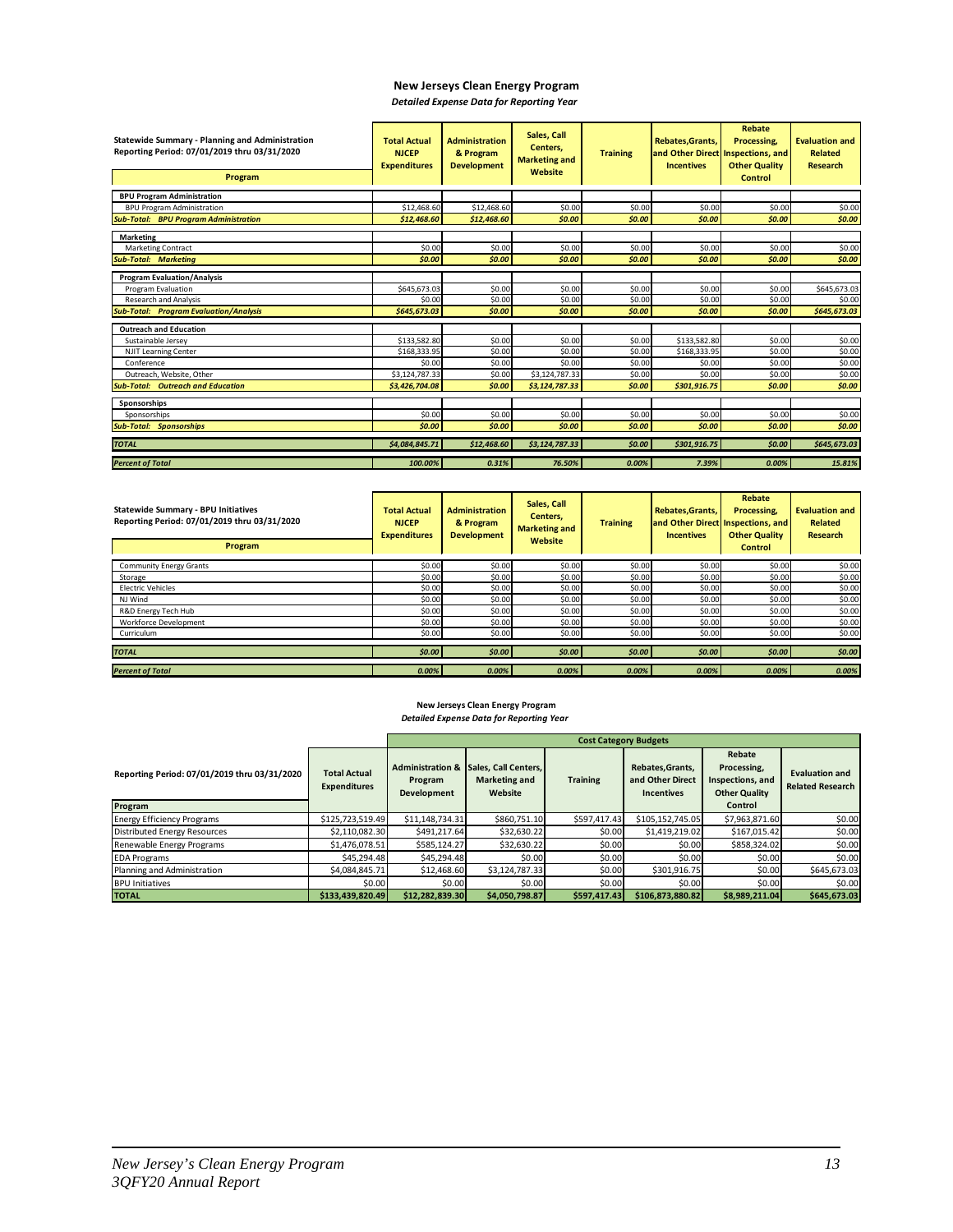| New Jerseys Clean Energy Program                                                  |                 | <b>Peak Demand Savings</b> |                                |       |                 | <b>Annual Energy Savings</b> |                                   |      |                 | <b>Lifetime Energy Savings</b> |                                |      |
|-----------------------------------------------------------------------------------|-----------------|----------------------------|--------------------------------|-------|-----------------|------------------------------|-----------------------------------|------|-----------------|--------------------------------|--------------------------------|------|
| <b>Electric Savings vs. Goals</b><br>Reporting Period: 07/01/2019 thru 03/31/2020 | <b>YTD Goal</b> | <b>Actual YTD</b>          | <b>Actual YTD as % of Goal</b> |       | <b>YTD Goal</b> | <b>Actual YTD</b>            | <b>Actual YTD as % of</b><br>Goal |      | <b>YTD Goal</b> | <b>Actual YTD</b>              | <b>Actual YTD as % of Goal</b> |      |
| Program                                                                           | kw              | kW                         | %                              |       | <b>MWh</b>      | <b>MWh</b>                   | %                                 |      | <b>MWh</b>      | <b>MWh</b>                     | %                              |      |
| <b>Energy Efficiency Programs</b>                                                 |                 |                            |                                |       |                 |                              |                                   |      |                 |                                |                                |      |
| <b>Residential Energy Efficiency Programs</b>                                     |                 |                            |                                |       |                 |                              |                                   |      |                 |                                |                                |      |
| <b>Existing Homes</b>                                                             | 2,416           | 2.014                      |                                | 83%   | 4.253           | 3.726                        |                                   | 88%  | 69.075          | 58.335                         |                                | 84%  |
| Residential HVAC - Electric & Gas                                                 | 1.861           | 1,572                      |                                | 84%   | 2.492           | 2,299                        |                                   | 92%  | 37.303          | 35.375                         |                                | 95%  |
| Home Performance with Energy Star                                                 | 555             | 442                        |                                | 80%   | 1.761           | 1,427                        |                                   | 81%  | 31,773          | 22,959                         |                                | 72%  |
| <b>Residential New Construction</b>                                               | 1,560           | 1,435                      |                                | 92%   | 3,807           | 4,305                        |                                   | 113% | 76,132          | 86,093                         |                                | 113% |
| <b>Energy Efficient Products</b>                                                  | 39,074          | 27,427                     |                                | 70%   | 456,260         | 317,123                      |                                   | 70%  | 6,663,811       | 4,627,598                      |                                | 69%  |
| <b>Energy Efficient Products - Lighting</b>                                       | 37,836          | 24,616                     |                                | 65%   | 441,806         | 293,089                      |                                   | 66%  | 6,452,705       | 4,396,340                      |                                | 68%  |
| Energy Efficient Products - Non-Lighting                                          | 1,238           | 2,235                      |                                | 181%  | 14,454          | 17,169                       |                                   | 119% | 211,106         | 128,282                        |                                | 61%  |
|                                                                                   |                 |                            |                                |       |                 |                              |                                   |      |                 |                                |                                |      |
| <b>Residential Energy Efficiency Programs</b><br>Sub-Total:                       | 43,049          | 30,876                     |                                | 72%   | 464.319         | 325.154                      |                                   | 70%  | 6.809.018       | 4.772.025                      |                                | 70%  |
| <b>Residential Low Income</b>                                                     |                 |                            |                                |       |                 |                              |                                   |      |                 |                                |                                |      |
| <b>Comfort Partners</b>                                                           | 6,050           | 428                        |                                | 7%    | 5,042           | 3,200                        |                                   | 63%  | 36.610          | 47,305                         |                                | 129% |
|                                                                                   |                 |                            |                                |       |                 |                              |                                   |      |                 |                                |                                |      |
| <b>Residential Low Income</b><br>Sub-Total:                                       | 6,050           | 428                        |                                | 7%    | 5,042           | 3,200                        |                                   | 63%  | 36,610          | 47,305                         |                                | 129% |
| C & I Energy Efficiency Programs                                                  |                 |                            |                                |       |                 |                              |                                   |      |                 |                                |                                |      |
| <b>C&amp;I Buildinas</b>                                                          | 28,399          | 34,004                     |                                | 120%  | 142,184         | 191.088                      |                                   | 134% | 2,279,945       | 2,815,633                      |                                | 123% |
| C&I New Construction                                                              | 1,177           | 251                        |                                | 21%   | 6.443           | 1.409                        |                                   | 22%  | 128,664         | 20,859                         |                                | 16%  |
| C&I Retrofit                                                                      | 18,948          | 27,633                     |                                | 146%  | 103,361         | 150,659                      |                                   | 146% | 1,626,096       | 2,152,522                      |                                | 132% |
| Pay-for-Performance New Construction                                              | 3,773           | $-62$                      |                                | $-2%$ | 8,827           | 2,160                        |                                   | 24%  | 141,057         | 41.596                         |                                | 29%  |
| Pay-for-Performance                                                               | 3,249           | 3,236                      |                                | 100%  | 14,098          | 14,816                       |                                   | 105% | 222,459         | 240,850                        |                                | 108% |
| Custom C&I Pilot                                                                  | 221             | 656                        |                                | 297%  | 1,753           | 3,130                        |                                   | 179% | 27,569          | 46,686                         |                                | 169% |
| Large Energy Users Program                                                        | 1,031           | 2,289                      |                                | 222%  | 7,702           | 18,915                       |                                   | 246% | 134,099         | 313,120                        |                                | 233% |
| Direct Install                                                                    | 7,628           | 5.374                      |                                | 70%   | 34,982          | 25.795                       |                                   | 74%  | 523.680         | 379,196                        |                                | 72%  |
|                                                                                   |                 |                            |                                |       |                 |                              |                                   |      |                 |                                |                                |      |
| Sub-Total: Energy Efficiency Programs                                             | 36,026          | 39,378                     |                                | 109%  | 177,166         | 216.883                      |                                   | 122% | 2,803,624       | 3,194,829                      |                                | 114% |
| <b>TOTAL</b>                                                                      | 85,125          | 70,682                     |                                | 83%   | 646.527         | 545,236                      |                                   | 84%  | 9,649,253       | 8,014,160                      |                                | 83%  |

| New Jerseys Clean Energy Program                            |                 | <b>Annual Energy Savings</b> |                                |       |                 | <b>Lifetime Energy Savings</b> |                                |       |
|-------------------------------------------------------------|-----------------|------------------------------|--------------------------------|-------|-----------------|--------------------------------|--------------------------------|-------|
| Gas & Other Fuel Savings vs. Goals                          |                 |                              |                                |       |                 |                                |                                |       |
| Reporting Period: 07/01/2019 thru 03/31/2020                | <b>YTD Goal</b> | <b>Actual YTD</b>            | <b>Actual YTD as % of Goal</b> |       | <b>YTD Goal</b> | <b>Actual YTD</b>              | <b>Actual YTD as % of Goal</b> |       |
| Program                                                     | <b>MMBtu</b>    | <b>MMBtu</b>                 | %                              |       | <b>MMBtu</b>    | <b>MMBtu</b>                   | %                              |       |
| <b>Energy Efficiency Programs</b>                           |                 |                              |                                |       |                 |                                |                                |       |
| <b>Residential Energy Efficiency Programs</b>               |                 |                              |                                |       |                 |                                |                                |       |
| <b>Existing Homes</b>                                       | 190,897         | 181,155                      |                                | 95%   | 3,853,057       | 3,442,526                      |                                | 89%   |
| Residential HVAC - Electric & Gas                           | 124,358         | 116,914                      |                                | 94%   | 2,403,847       | 2,287,382                      |                                | 95%   |
| Home Performance with Energy Star                           | 66,539          | 64,240                       |                                | 97%   | 1,449,209       | 1,155,144                      |                                | 80%   |
| <b>Residential New Construction</b>                         | 51,034          | 51,109                       |                                | 100%  | 1,020,690       | 1,022,174                      |                                | 100%  |
| <b>Energy Efficient Products</b>                            | 9,028           | 17,795                       |                                | 197%  | 101,506         | 201,328                        |                                | 198%  |
|                                                             |                 |                              |                                |       |                 |                                |                                |       |
| <b>Residential Energy Efficiency Programs</b><br>Sub-Total: | 250,959         | 250,058                      |                                | 100%  | 4,975,252       | 4,666,028                      |                                | 94%   |
| <b>Residential Low Income</b>                               |                 |                              |                                |       |                 |                                |                                |       |
| <b>Comfort Partners</b>                                     | 30,212          | 19,957                       |                                | 66%   | 466,792         | 298,288                        |                                | 64%   |
|                                                             |                 |                              |                                |       |                 |                                |                                |       |
| <b>Residential Low Income</b><br>Sub-Total:                 | 30,212          | 19,957                       |                                | 66%   | 466,792         | 298,288                        |                                | 64%   |
| C & I Energy Efficiency Programs                            |                 |                              |                                |       |                 |                                |                                |       |
| <b>C&amp;I Buildings</b>                                    | 160,497         | 87,579                       |                                | 55%   | 2,969,187       | 1,680,144                      |                                | 57%   |
| <b>C&amp;I New Construction</b>                             | 275             | 3.569                        |                                | 1298% | 5,251           | 57,653                         |                                | 1098% |
| C&I Retrofit                                                | 25,667          | 18,084                       |                                | 70%   | 448,409         | 328,313                        |                                | 73%   |
| Pay-for-Performance New Construction                        | 78,808          | 22,099                       |                                | 28%   | 1,310,572       | 424,386                        |                                | 32%   |
| Pay-for-Performance                                         | 51,729          | 38,604                       |                                | 75%   | 1,132,876       | 775,712                        |                                | 68%   |
| Custom C&I Pilot                                            | 435             | $-23$                        |                                | $-5%$ | 7,602           | $-340$                         |                                | $-4%$ |
| Large Energy Users Program                                  | 3,582           | 5,246                        |                                | 146%  | 64,478          | 94,419                         |                                | 146%  |
| Direct Install                                              | 119,575         | 76,544                       |                                | 64%   | 2,049,519       | 1,032,860                      |                                | 50%   |
|                                                             |                 |                              |                                |       |                 |                                |                                |       |
| C & I Energy Efficiency Programs<br>Sub-Total:              | 280,072         | 164,123                      |                                | 59%   | 5,018,706       | 2,713,004                      |                                | 54%   |
| <b>Energy Efficiency Programs</b><br>Sub-Total:             | 561,243         | 434,138                      |                                | 77%   | 10,460,750      | 7,677,320                      |                                | 73%   |
| <b>Distributed Energy Resources</b>                         |                 |                              |                                |       |                 |                                |                                |       |
| CHP                                                         | 16,892          | 4,005                        |                                | 24%   | 295,605         | 60,072                         |                                | 20%   |
|                                                             |                 |                              |                                |       |                 |                                |                                |       |
| <b>Distributed Energy Resources</b><br>Sub-Total:           | 16,892          | 4,005                        |                                | 24%   | 295,605         | 60,072                         |                                | 20%   |
| <b>TOTAL</b>                                                | 578,135         | 438,143                      |                                | 76%   | 10,756,355      | 7,737,392                      |                                | 72%   |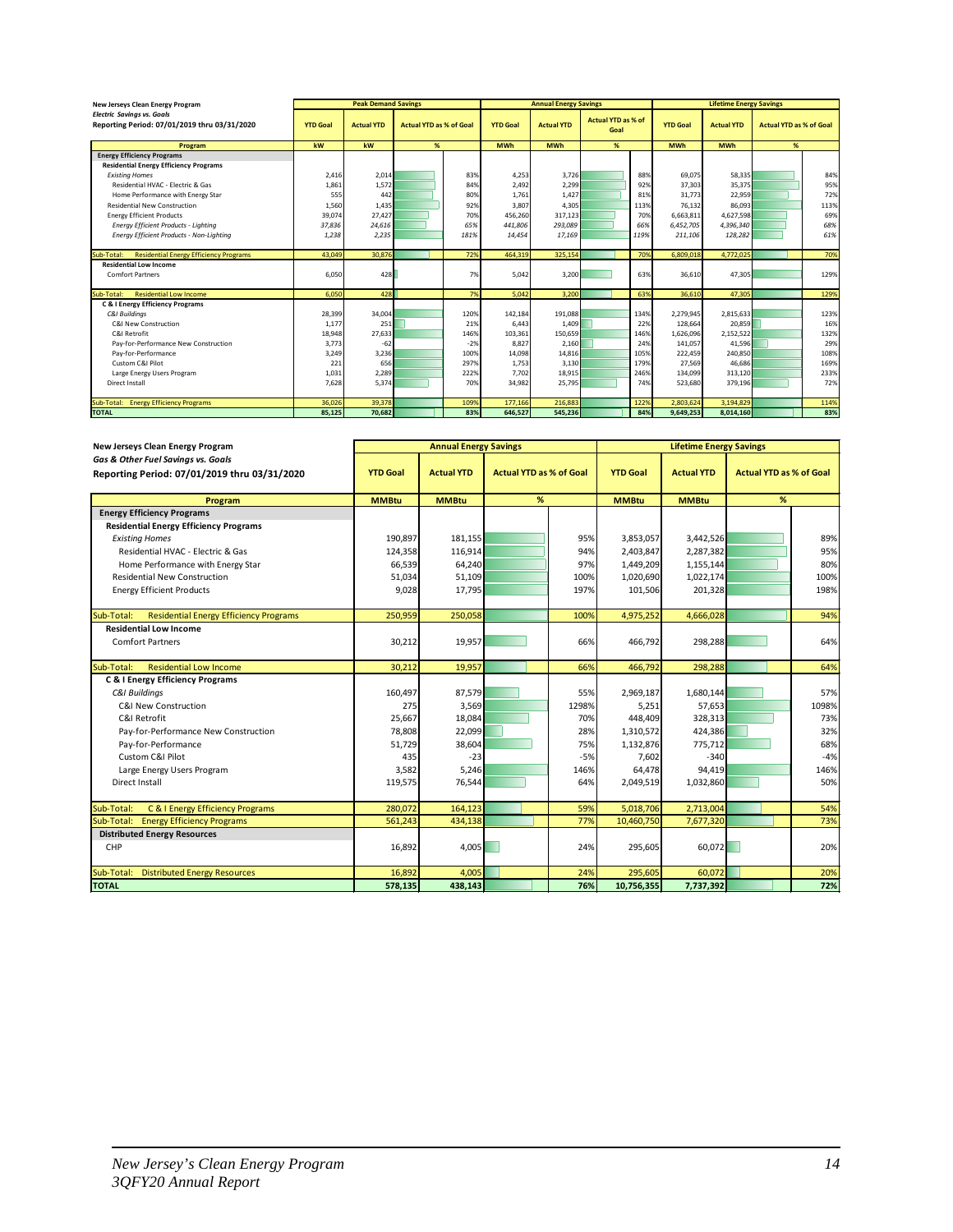| New Jerseys Clean Energy Program                                        |                  | <b>Peak Demand Savings</b> |                                          |                  | <b>Annual Energy Savings</b> |                                          |                  | <b>Lifetime Energy Savings</b> |                                          |  |  |
|-------------------------------------------------------------------------|------------------|----------------------------|------------------------------------------|------------------|------------------------------|------------------------------------------|------------------|--------------------------------|------------------------------------------|--|--|
| <b>Electric Savinas</b><br>Reporting Period: 07/01/2019 thru 03/31/2020 | <b>Installed</b> | <b>Committed</b>           | <b>Installed and</b><br><b>Committed</b> | <b>Installed</b> | <b>Committed</b>             | <b>Installed and</b><br><b>Committed</b> | <b>Installed</b> | <b>Committed</b>               | <b>Installed and</b><br><b>Committed</b> |  |  |
| Program                                                                 | kw               | kW                         | kw                                       | <b>MWh</b>       | <b>MWh</b>                   | <b>MWh</b>                               | <b>MWh</b>       | <b>MWh</b>                     | <b>MWh</b>                               |  |  |
| <b>Energy Efficiency Programs</b>                                       |                  |                            |                                          |                  |                              |                                          |                  |                                |                                          |  |  |
| <b>Residential Energy Efficiency Programs</b>                           |                  |                            |                                          |                  |                              |                                          |                  |                                |                                          |  |  |
| <b>Existing Homes</b>                                                   | 2,014            | 39                         | 2,053                                    | 3,726            | 342                          | 4,067                                    | 58,335           | 5,786                          | 64,121                                   |  |  |
| Residential HVAC - Electric & Gas                                       | 1,572            | $\Omega$                   | 1,572                                    | 2,299            |                              | 2,299                                    | 35,375           | n                              | 35,375                                   |  |  |
| Home Performance with Energy Star                                       | 442              | 39                         | 481                                      | 1,427            | 342                          | 1,769                                    | 22,959           | 5,786                          | 28,746                                   |  |  |
| <b>Residential New Construction</b>                                     | 1,435            |                            | 1,435                                    | 4,305            |                              | 4,305                                    | 86,093           | $\Omega$                       | 86,093                                   |  |  |
| <b>Energy Efficient Products</b>                                        | 27,427           |                            | 27,427                                   | 317,123          |                              | 317,123                                  | 4,627,598        | 0                              | 4,627,598                                |  |  |
| Energy Efficient Products - Lighting                                    | 24,616           | Ω                          | 24,616                                   | 293,089          | 0                            | 293,089                                  | 4,396,340        | 0                              | 4,396,340                                |  |  |
| Energy Efficient Products - Non-Lighting                                | 2,235            | 0                          | 2,235                                    | 17,169           | $\mathfrak{o}$               | 17,169                                   | 128,282          | $\Omega$                       | 128,282                                  |  |  |
|                                                                         |                  |                            |                                          |                  |                              |                                          |                  |                                |                                          |  |  |
| <b>Residential Energy Efficiency Programs</b><br>Sub-Total:             | 30,876           | 39                         | 30,915                                   | 325,154          | 342                          | 325,495                                  | 4,772,025        | 5,786                          | 4,777,812                                |  |  |
| <b>Residential Low Income</b>                                           |                  |                            |                                          |                  |                              |                                          |                  |                                |                                          |  |  |
| <b>Comfort Partners</b>                                                 | 428              | 33                         | 461                                      | 3,200            | 217                          | 3,417                                    | 47,305           | 3,234                          | 50,539                                   |  |  |
|                                                                         |                  |                            |                                          |                  |                              |                                          |                  |                                |                                          |  |  |
| <b>Residential Low Income</b><br>Sub-Total:                             | 428              | 33                         | 461                                      | 3,200            | 217                          | 3,417                                    | 47,305           | 3,234                          | 50,539                                   |  |  |
| C & I Energy Efficiency Programs                                        |                  |                            |                                          |                  |                              |                                          |                  |                                |                                          |  |  |
| <b>C&amp;I Buildings</b>                                                | 34,004           | 35,191                     | 69,195                                   | 191,088          | 205,541                      | 396,630                                  | 2,815,633        | 3,119,321                      | 5,934,954                                |  |  |
| C&I New Construction                                                    | 251              | 616                        | 867                                      | 1,409            | 2,792                        | 4,201                                    | 20,859           | 41,943                         | 62,802                                   |  |  |
| C&I Retrofit                                                            | 27,633           | 21,126                     | 48,759                                   | 150,659          | 113,539                      | 264,198                                  | 2,152,522        | 1,657,317                      | 3,809,839                                |  |  |
| Pay-for-Performance New Construction                                    | $-62$            | 806                        | 744                                      | 2,160            | 8,214                        | 10,375                                   | 41,596           | 139,580                        | 181,176                                  |  |  |
| Pay-for-Performance                                                     | 3,236            | 5,810                      | 9,046                                    | 14,816           | 27,708                       | 42,524                                   | 240,850          | 439,923                        | 680,773                                  |  |  |
| Custom C&I Pilot                                                        | 656              | 2,366                      | 3,023                                    | 3,130            | 13,478                       | 16,607                                   | 46,686           | 195,243                        | 241,929                                  |  |  |
| Large Energy Users Program                                              | 2,289            | 4,467                      | 6,756                                    | 18,915           | 39,810                       | 58,725                                   | 313,120          | 645,315                        | 958,435                                  |  |  |
| Direct Install                                                          | 5,374            | 3,993                      | 9,367                                    | 25,795           | 19,331                       | 45,126                                   | 379,196          | 285,305                        | 664,501                                  |  |  |
|                                                                         |                  |                            |                                          |                  |                              |                                          |                  |                                |                                          |  |  |
| C & I Energy Efficiency Programs<br>Sub-Total:                          | 39,378           | 39,184                     | 78,562                                   | 216,883          | 224,872                      | 441,755                                  | 3,194,829        | 3,404,626                      | 6,599,455                                |  |  |
| <b>Energy Efficiency Programs</b><br>Sub-Total:                         | 70,682           | 39,256                     | 109,938                                  | 545,236          | 225,431                      | 770,667                                  | 8,014,160        | 3,413,646                      | 11,427,806                               |  |  |
| <b>Distributed Energy Resources</b>                                     |                  |                            |                                          |                  |                              |                                          |                  |                                |                                          |  |  |
| CHP                                                                     | O                | 5,829                      | 5,829                                    |                  | 23,326                       | 23,326                                   |                  | 451,638                        | 451,638                                  |  |  |
| Fuel Cell                                                               | $\Omega$         | n                          | $\Omega$                                 |                  | n                            | r                                        |                  | $\Omega$                       | 0                                        |  |  |
|                                                                         |                  |                            |                                          |                  |                              |                                          |                  |                                |                                          |  |  |
| <b>Distributed Energy Resources</b><br>Sub-Total:                       | $\Omega$         | 5,829                      | 5,829                                    |                  | 23,326                       | 23,326                                   |                  | 451,638                        | 451,638                                  |  |  |
| <b>TOTAL</b>                                                            | 70,682           | 45,085                     | 115,767                                  | 545,236          | 248,757                      | 793,993                                  | 8,014,160        | 3,865,284                      | 11,879,444                               |  |  |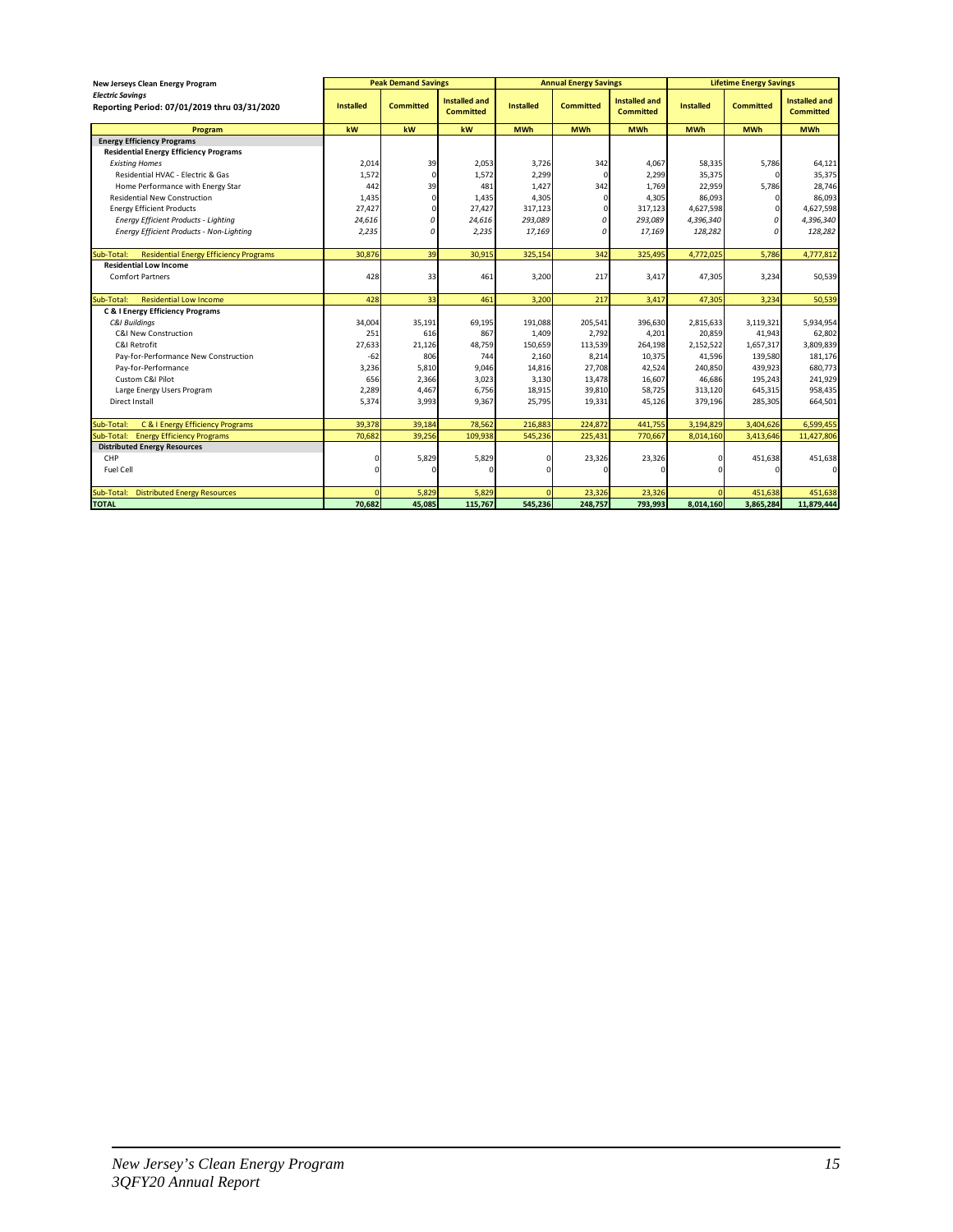| New Jerseys Clean Energy Program                                                    | <b>Annual Energy Savings</b> |                  |                                          |                  | <b>Lifetime Energy Savings</b> |                                   |
|-------------------------------------------------------------------------------------|------------------------------|------------------|------------------------------------------|------------------|--------------------------------|-----------------------------------|
| <b>Gas &amp; Other Fuel Savings</b><br>Reporting Period: 07/01/2019 thru 03/31/2020 | <b>Installed</b>             | <b>Committed</b> | <b>Installed and</b><br><b>Committed</b> | <b>Installed</b> | <b>Committed</b>               | Installed and<br><b>Committed</b> |
| Program                                                                             | <b>MMBtu</b>                 | <b>MMBtu</b>     | <b>MMBtu</b>                             | <b>MMBtu</b>     | <b>MMBtu</b>                   | <b>MMBtu</b>                      |
| <b>Energy Efficiency Programs</b>                                                   |                              |                  |                                          |                  |                                |                                   |
| <b>Residential Energy Efficiency Programs</b>                                       |                              |                  |                                          |                  |                                |                                   |
| <b>Existing Homes</b>                                                               | 181,155                      | 14,633           | 195,788                                  | 3,442,526        | 256,459                        | 3,698,985                         |
| Residential HVAC - Electric & Gas                                                   | 116,914                      | <sup>0</sup>     | 116,914                                  | 2,287,382        | $\Omega$                       | 2,287,382                         |
| Home Performance with Energy Star                                                   | 64,240                       | 14,633           | 78,874                                   | 1,155,144        | 256,459                        | 1,411,603                         |
| <b>Residential New Construction</b>                                                 | 51,109                       | 0                | 51,109                                   | 1,022,174        | 01                             | 1,022,174                         |
| <b>Energy Efficient Products</b>                                                    | 17,795                       | 0                | 17,795                                   | 201,328          | $\mathbf{0}$                   | 201,328                           |
| <b>Energy Efficient Products - Lighting</b>                                         | 0                            | 0                | 0                                        | 0                | 0                              | $\Omega$                          |
| Energy Efficient Products - Non-Lighting                                            | 17,795                       | 0                | 17,795                                   | 201,328          | $\Omega$                       | 201,328                           |
|                                                                                     |                              |                  |                                          |                  |                                |                                   |
| Sub-Total:<br><b>Residential Energy Efficiency Programs</b>                         | 250,058                      | 14,633           | 264,692                                  | 4,666,028        | 256,459                        | 4,922,487                         |
| <b>Residential Low Income</b>                                                       |                              |                  |                                          |                  |                                |                                   |
| <b>Comfort Partners</b>                                                             | 19,957                       | 1,071            | 21,028                                   | 298,288          | 17,443                         | 315,731                           |
|                                                                                     |                              |                  |                                          |                  |                                |                                   |
| <b>Residential Low Income</b><br>Sub-Total:                                         | 19,957                       | 1,071            | 21,028                                   | 298,288          | 17,443                         | 315,731                           |
| C & I Energy Efficiency Programs                                                    |                              |                  |                                          |                  |                                |                                   |
| C&I Buildings                                                                       | 87,579                       | 1,576,326        | 1,663,905                                | 1,680,144        | 30,017,355                     | 31,697,498                        |
| <b>C&amp;I New Construction</b>                                                     | 3,569                        | 4,572            | 8,141                                    | 57,653           | 80,642                         | 138,295                           |
| C&I Retrofit                                                                        | 18,084                       | 127,752          | 145,836                                  | 328,313          | 1,440,688                      | 1,769,001                         |
| Pay-for-Performance New Construction                                                | 22,099                       | 10,817           | 32,917                                   | 424,386          | 190,400                        | 614,786                           |
| Pay-for-Performance                                                                 | 38,604                       | 72,077           | 110,681                                  | 775,712          | 1,497,699                      | 2,273,411                         |
| Custom C&I Pilot                                                                    | $-23$                        | 11,427           | 11,404                                   | $-340$           | 176,323                        | 175,983                           |
| Large Energy Users Program                                                          | 5,246                        | 1,349,681        | 1,354,926                                | 94,419           | 26,631,602                     | 26,726,021                        |
| Direct Install                                                                      | 76,544                       | 62,737           | 139,281                                  | 1,032,860        | 773,385                        | 1,806,245                         |
|                                                                                     |                              |                  |                                          |                  |                                |                                   |
| Sub-Total:<br>C & I Energy Efficiency Programs                                      | 164,123                      | 1,639,063        | 1,803,186                                | 2,713,004        | 30,790,739                     | 33,503,743                        |
| <b>Energy Efficiency Programs</b><br>Sub-Total:                                     | 434,138                      | 1,654,767        | 2,088,905                                | 7,677,320        | 31,064,641                     | 38,741,961                        |
| <b>Distributed Energy Resources</b>                                                 |                              |                  |                                          |                  |                                |                                   |
| CHP                                                                                 | 4,005                        | 334,908          | 338,913                                  | 60,072           | 6,356,120                      | 6,416,192                         |
| <b>Fuel Cell</b>                                                                    | $\Omega$                     | $\Omega$         | 0                                        | 0                | $\Omega$                       | $\Omega$                          |
|                                                                                     |                              |                  |                                          |                  |                                |                                   |
| <b>Distributed Energy Resources</b><br>Sub-Total:                                   | 4,005                        | 334,908          | 338,913                                  | 60,072           | 6,356,120                      | 6,416,192                         |
| <b>TOTAL</b>                                                                        | 438.143                      | 1,989,676        | 2,427,819                                | 7,737,392        | 37.420.762                     | 45,158,153                        |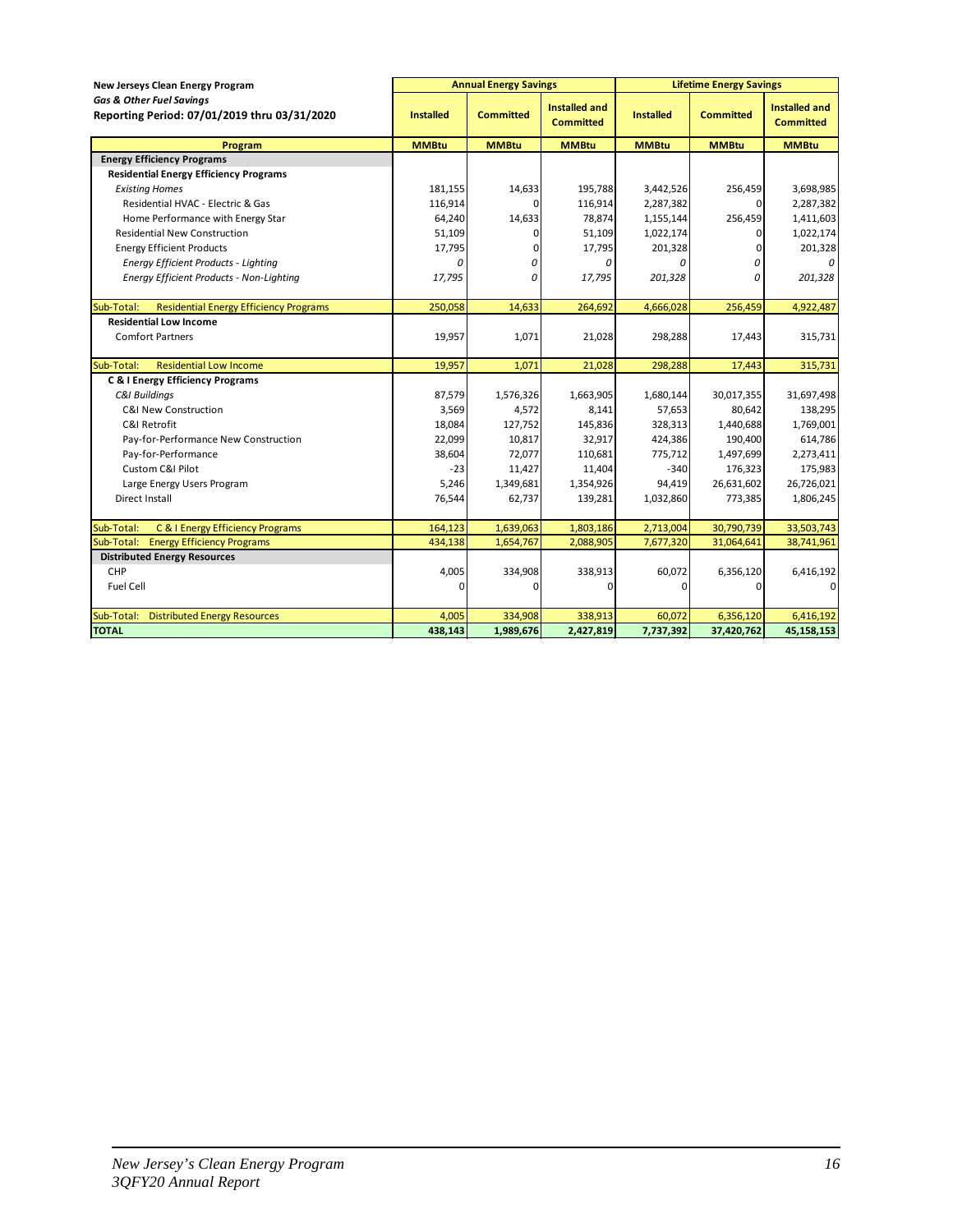| New Jerseys Clean Energy Program                                           |                       | <b>Capacity</b>  |                                   |                  | <b>Annual Generation</b> |                                   |                  | <b>Lifetime Generation</b> |                                          |
|----------------------------------------------------------------------------|-----------------------|------------------|-----------------------------------|------------------|--------------------------|-----------------------------------|------------------|----------------------------|------------------------------------------|
| <b>Electric Generation</b><br>Reporting Period: 07/01/2019 thru 03/31/2020 | <b>Installed</b>      | <b>Committed</b> | Installed and<br><b>Committed</b> | <b>Installed</b> | <b>Committed</b>         | Installed and<br><b>Committed</b> | <b>Installed</b> | <b>Committed</b>           | <b>Installed and</b><br><b>Committed</b> |
| Program                                                                    | kW                    | kW               | kW                                | <b>MWh</b>       | <b>MWh</b>               | <b>MWh</b>                        | <b>MWh</b>       | <b>MWh</b>                 | <b>MWh</b>                               |
| <b>Distributed Energy Resources</b><br>CHP<br>Fuel Cell                    | 130<br>0 <sub>i</sub> | 21,155           | 21,285                            | 714              | 154,431                  | 155,145                           | 10,704           | 2,980,105                  | 2,990,809<br>$\Omega$                    |
| Sub-Total: Distributed Energy Resources                                    | 130                   | 21,155           | 21,285                            | 714              | 154,431                  | 155,145                           | 10,704           | 2,980,105                  | 2,990,809                                |
| <b>Renewable Energy Programs</b><br><b>SREC Registration</b>               | 319,252               |                  | 319,252                           | 383,103          |                          | 383,103                           | 9,577,571        |                            | 9,577,571                                |
| Sub-Total:<br><b>Renewable Energy Programs</b>                             | 319,252               |                  | 319,252                           | 383,103          |                          | 383,103                           | 9,577,571        |                            | 9,577,571                                |
| <b>TOTAL</b>                                                               | 319,382               | 21,155           | 340,537                           | 383.816          | 154.431                  | 538,248                           | 9,588,275        | 2,980,105                  | 12,568,380                               |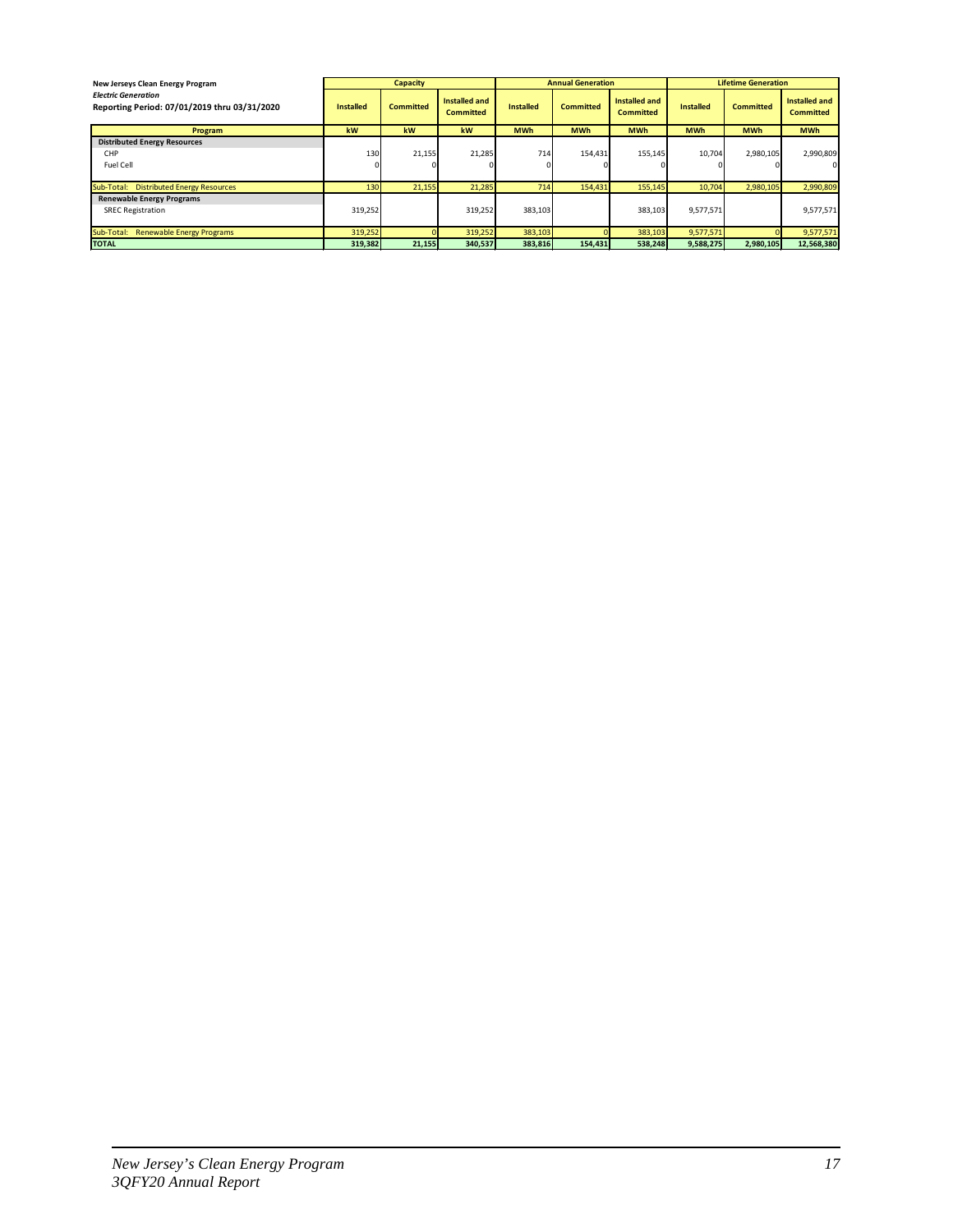| <b>Emissions Reductions</b>                                 |                 |                                    |                 |           |                 |                                      |                 |           |
|-------------------------------------------------------------|-----------------|------------------------------------|-----------------|-----------|-----------------|--------------------------------------|-----------------|-----------|
| Reporting Period: 07/01/2019 thru 03/31/2020                |                 | <b>Annual Emissions Reductions</b> |                 |           |                 | <b>Lifetime Emissions Reductions</b> |                 |           |
| <b>Program Managers: All</b>                                |                 |                                    |                 |           |                 |                                      |                 |           |
| PMs / Vendors / Payees: All                                 | CO <sub>2</sub> | NO <sub>x</sub>                    | SO <sub>2</sub> | <b>Hg</b> | CO <sub>2</sub> | NO <sub>x</sub>                      | SO <sub>2</sub> | <b>Hg</b> |
| Includes approved/pending invoices                          |                 |                                    |                 |           |                 |                                      |                 |           |
| Program                                                     | metric tons     | metric tons                        | metric tons     | grams     | metric tons     | metric tons                          | metric tons     | grams     |
| <b>Energy Efficiency Programs</b>                           |                 |                                    |                 |           |                 |                                      |                 |           |
| <b>Residential Energy Efficiency Programs</b>               |                 |                                    |                 |           |                 |                                      |                 |           |
| <b>Existing Homes</b>                                       |                 |                                    |                 |           |                 |                                      |                 |           |
| Residential HVAC - Electric & Gas                           | 7,568           | 5.76                               | 0.70            | 2.53      | 142,422         | 109.00                               | 10.77           | 38.91     |
| Home Performance with Energy Star                           | 4,254           | 3.22                               | 0.43            | 1.57      | 74,916          | 56.97                                | 6.99            | 25.26     |
| <b>Residential New Construction</b>                         | 5,246           | 3.76                               | 1.31            | 4.74      | 104,921         | 75.23                                | 26.22           | 94.70     |
| <b>Energy Efficient Products</b>                            | 183,153         | 117.80                             | 94.49           | 341.28    | 2,667,894       | 1,715.44                             | 1,377.95        | 4,977.08  |
| Energy Efficient Products - Lighting                        | 172,123         | 110.57                             | 89.26           | 322.40    | 2,581,851       | 1,658.62                             | 1,338.89        | 4,835.97  |
| Energy Efficient Products - Non-Lighting                    | 11,029          | 7.22                               | 5.23            | 18.89     | 86,043          | 56.82                                | 39.07           | 141.11    |
|                                                             |                 |                                    |                 |           |                 |                                      |                 |           |
| <b>Residential Energy Efficiency Programs</b><br>Sub-Total: | 200,221         | 130.54                             | 96.93           | 350.12    | 2,990,154       | 1,957                                | 1,421.93        | 5,135.95  |
| <b>Residential Low Income</b>                               |                 |                                    |                 |           |                 |                                      |                 |           |
| <b>Comfort Partners</b>                                     | 2,940           | 2.04                               | 0.97            | 3.52      | 43,644          | 30.32                                | 14.41           | 52.04     |
|                                                             |                 |                                    |                 |           |                 |                                      |                 |           |
| Sub-Total:<br><b>Residential Low Income</b>                 | 2,940           | 2.04                               | 0.97            | 3.52      | 43,644          | 30                                   | 14.41           | 52.04     |
| C & I Energy Efficiency Programs                            |                 |                                    |                 |           |                 |                                      |                 |           |
| <b>C&amp;I Buildings</b>                                    |                 |                                    |                 |           |                 |                                      |                 |           |
| C&I New Construction                                        | 1,017           | 0.68                               | 0.43            | 1.55      | 15,316          | 10.28                                | 6.35            | 22.95     |
| C&I Retrofit                                                | 89,440          | 57.60                              | 45.88           | 165.72    | 1,281,578       | 825.82                               | 655.54          | 2,367.77  |
| Pay-for-Performance New Construction                        | 2,444           | 1.74                               | 0.66            | 2.38      | 46,998          | 33.44                                | 12.67           | 45.76     |
| Pay-for-Performance                                         | 10,754          | 7.20                               | 4.51            | 16.30     | 182,699         | 123.31                               | 73.35           | 264.94    |
| Custom C&I Pilot                                            | 1,837           | 1.18                               | 0.95            | 3.44      | 27,399          | 17.60                                | 14.22           | 51.35     |
| Large Energy Users Program                                  | 11,387          | 7.36                               | 5.76            | 20.81     | 188,908         | 122.08                               | 95.36           | 344.43    |
| <b>Direct Install</b>                                       | 19,219          | 12.93                              | 7.86            | 28.37     | 277,621         | 186.25                               | 115.48          | 417.12    |
|                                                             |                 |                                    |                 |           |                 |                                      |                 |           |
| C & I Energy Efficiency Programs<br>Sub-Total:              | 136,098         | 88.69                              | 66.05           | 238.57    | 2,020,519       | 1,319                                | 972.97          | 3,514.32  |
| <b>Energy Efficiency Programs</b><br>Sub-Total:             | 339,259         | 221.27                             | 163.95          | 592.21    | 5,054,317       | 3,305.74                             | 2,409.31        | 8,702.31  |
| <b>Distributed Energy Resources</b>                         |                 |                                    |                 |           |                 |                                      |                 |           |
| CHP                                                         | 168             | 0.38                               | 0.22            | 0.00      | 2,525           | 5.72                                 | 3.23            | 0.00      |
| Fuel Cell                                                   | $\Omega$        | 0.00                               | 0.00            | 0.00      | $\Omega$        | 0.00                                 | 0.00            | 0.00      |
|                                                             |                 |                                    |                 |           |                 |                                      |                 |           |
| Sub-Total: Distributed Energy Resources                     | 168             | 0.38                               | 0.22            | 0.00      | 2,525           | 5.72                                 | 3.23            | 0.00      |
| <b>Renewable Energy Programs</b>                            |                 |                                    |                 |           |                 |                                      |                 |           |
| <b>SREC Registration</b>                                    | 224,986         | 144.53                             | 116.67          | 421.41    | 5,624,646       | 3,613.36                             | 2,916.81        | 10,535.33 |
|                                                             |                 |                                    |                 |           |                 |                                      |                 |           |
| Sub-Total: Renewable Energy Programs                        | 224,986         | 144.53                             | 116.67          | 421.41    | 5,624,646       | 3,613                                | 2,916.81        | 10,535.33 |
| <b>TOTAL</b>                                                | 564,413         | 366.19                             | 280.85          | 1,013.62  | 10,681,488      | 6,925                                | 5,329.34        | 19,237.63 |

**New Jerseys Clean Energy Program**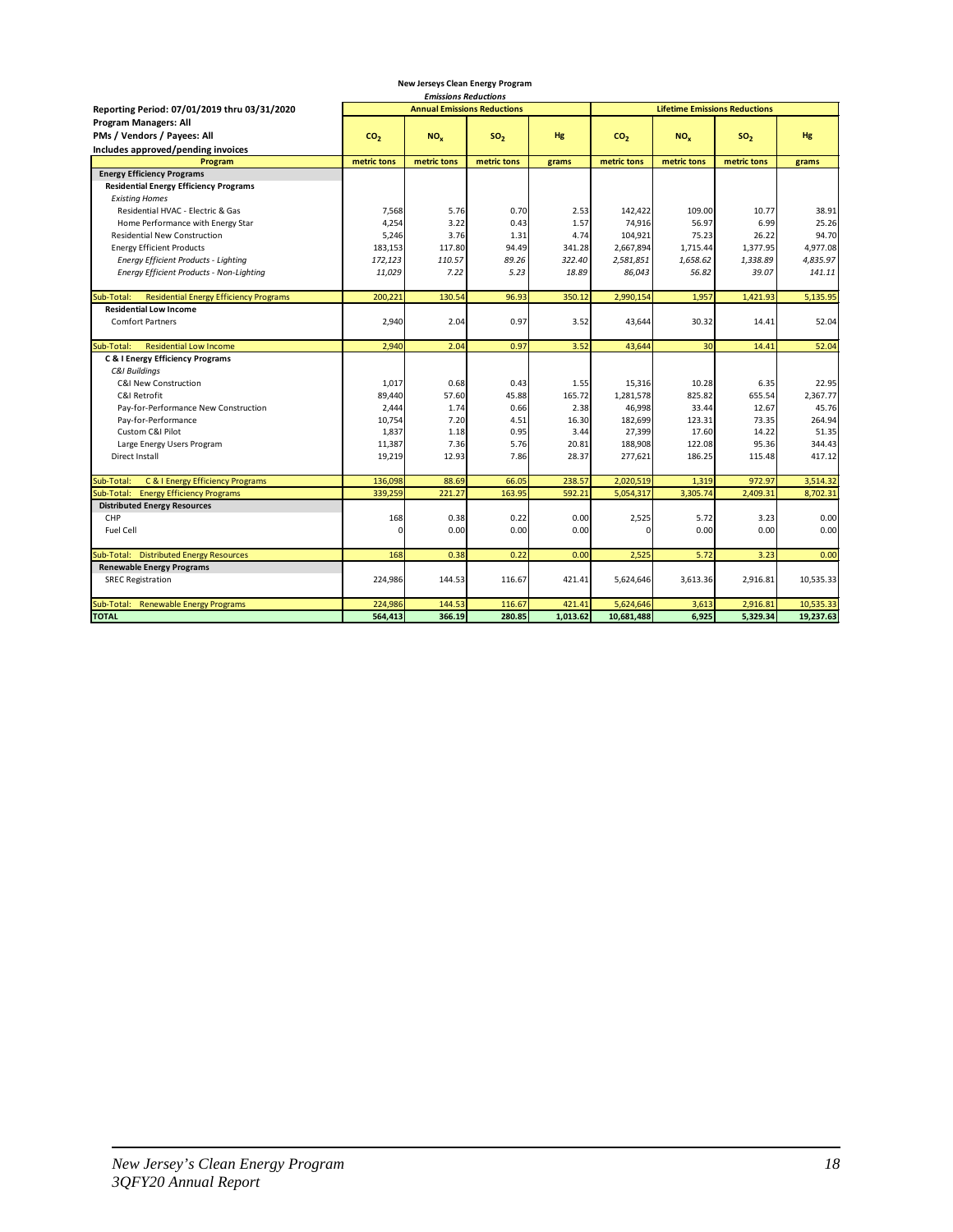### **New Jersey Clean Energy Program** *Program Metrics*

### **Reporting Period: 07/01/2019 thru 03/31/2020**

| <b>Program-Tracking Metric</b>                                                 |           |  |  |
|--------------------------------------------------------------------------------|-----------|--|--|
| <b>Residential Programs</b>                                                    |           |  |  |
| <b>EXISTING HOMES (Res HVAC - COOL Completions)</b>                            |           |  |  |
| Number of Central Air Conditioners and Heat Pumps Rebated                      | 5,655     |  |  |
| EXISTING HOMES (Res HVAC - WARM Completions)                                   |           |  |  |
| Number of Furnaces, Boilers and Hot Water Heaters Rebated                      | 8,683     |  |  |
| <b>EXISTING HOMES (HPwES Enrollments)</b>                                      |           |  |  |
| Number of Homes Approved to Complete HPwES Measures                            | 3,524     |  |  |
| <b>EXISTING HOMES (HPwES Completions)</b>                                      |           |  |  |
| Number of Homes that Completed HPwES Measures                                  | 3,219     |  |  |
| <b>RESIDENTIAL NEW CONSTRUCTION (Enrollments)</b>                              |           |  |  |
| Number of Homes Enrolled with Commitments to Build to RNC Efficiency Standards | 3,434     |  |  |
| <b>RESIDENTIAL NEW CONSTRUCTION (Completions)</b>                              |           |  |  |
| Number of Homes Completed per RNC Efficiency Standards                         |           |  |  |
| <b>ENERGY EFFICIENT PRODUCTS</b>                                               |           |  |  |
| Number of Clothes Washers Rebated                                              | 19,066    |  |  |
| <b>ENERGY EFFICIENT PRODUCTS</b>                                               |           |  |  |
| Number of Clothes Dryers Rebated                                               | 13,129    |  |  |
| <b>ENERGY EFFICIENT PRODUCTS</b>                                               |           |  |  |
| Number of Lighting Units Rebated                                               | 6,433,690 |  |  |
| <b>ENERGY EFFICIENT PRODUCTS</b>                                               |           |  |  |
| Number of Refrigerators Rebated                                                | 10,782    |  |  |
| <b>ENERGY EFFICIENT PRODUCTS</b>                                               |           |  |  |
| Number of Recycled Appliances Rebated                                          | 7,068     |  |  |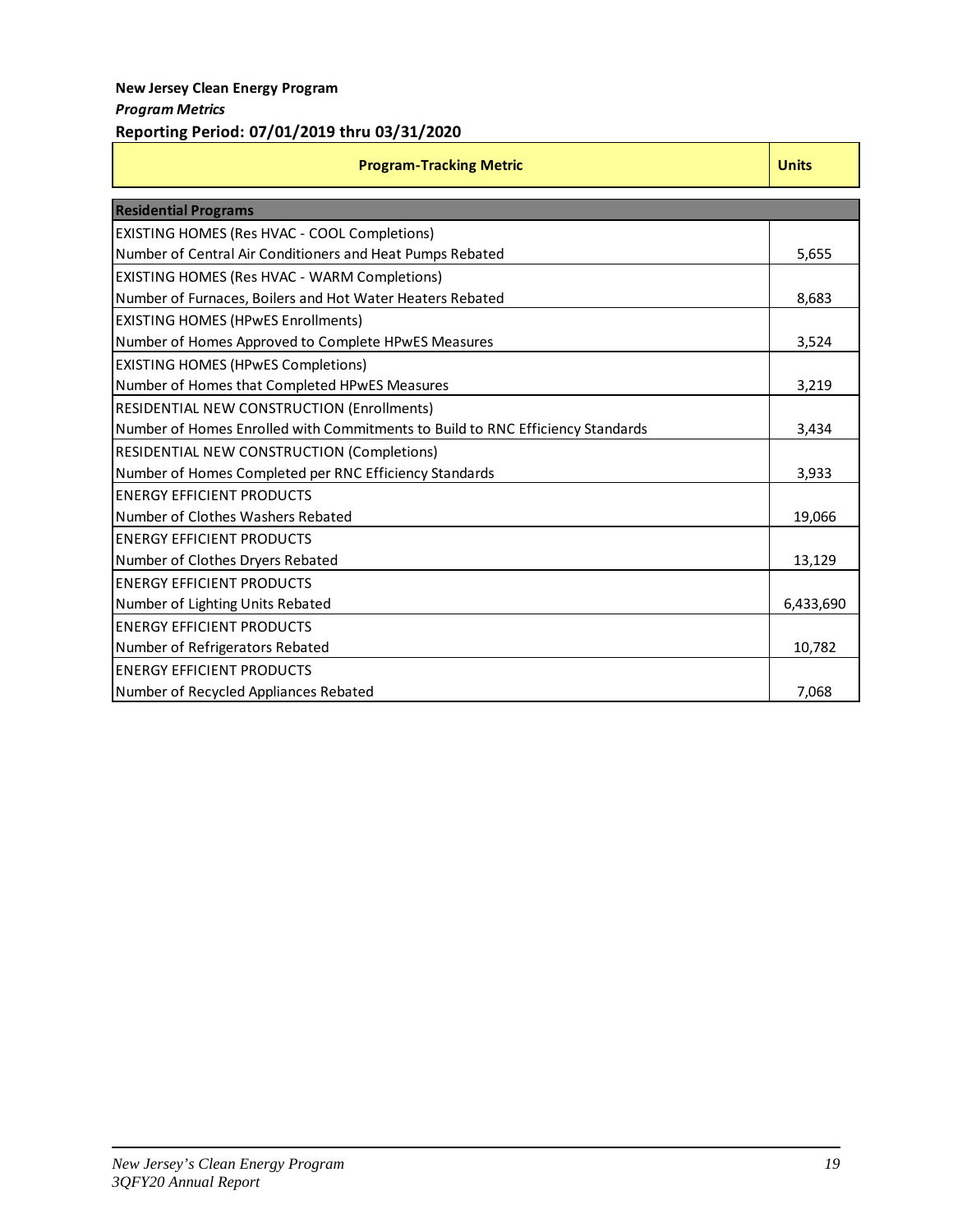| <b>Commercial &amp; Industrial Programs</b>                                              |                |
|------------------------------------------------------------------------------------------|----------------|
| C&I BUILDINGS: C&I Retrofit (Applications Approved)                                      |                |
| Number of Applications Approved                                                          | 3,036          |
| C&I BUILDINGS: C&I Retrofit (Applications Completed)                                     |                |
| Number of Applications Rebated                                                           | 3,456          |
| C&I BUILDINGS: C&I NC (Applications Approved)                                            |                |
| Number of Applications Approved                                                          | 49             |
| C&I BUILDINGS: C&I NC (Applications Completed)                                           |                |
| Number of Applications Rebated                                                           | 40             |
| C&I BUILDINGS: P4P NC (Approved Energy Reduction Plans)                                  |                |
| Number of projects receiving P4P-NC Incentive #1 - Energy Reduction Plan                 | 6              |
| C&I BUILDINGS: P4P NC (Installations Completed)                                          |                |
| Number of projects receiving P4P-NC Incentive #2 - Installation of Recommended Measures  | $\overline{7}$ |
| C&I BUILDINGS: P4P NC (Benchmarking Reports Completed)                                   |                |
| Number of Projects Receiving P4P-NC Incentive #3 - Post Construction Benchmarking Report | 5              |
| C&I BUILDINGS: P4P EB (Approved Energy Reduction Plans)                                  |                |
| Number of projects receiving P4P Incentive #1 - Energy Reduction Plan                    | 25             |
| C&I BUILDINGS: P4P EB (Installations Completed)                                          |                |
| Number of projects receiving P4P Incentive #2 - Installation of Recommended Measures     | 20             |
| C&I BUILDINGS: P4P EB (M&V Reports) Completed                                            |                |
| Number of projects receiving P4P Incentive #3 - Post Construction M&V Report             | 37             |
| C&I BUILDINGS: LEUP (Approved Final Energy Efficiency Plans)                             |                |
| Number of Final Energy Efficiency Plans approved                                         | 11             |
| C&I BUILDINGS: LEUP (Applications Completed)                                             |                |
| Number of Applications Rebated                                                           | 12             |
| C&I BUILDINGS: CTEEP (Applications Approved)                                             |                |
| Number of applications approved                                                          | 59             |
| C&I BUILDINGS: CTEEP (Applications Completed)                                            |                |
| Number of applications rebated                                                           | 49             |
| Local Government Energy Audit - Audits Reviewed and Processed                            |                |
| Number of audit applications reviewed and processed                                      | 275            |
| Local Government Energy Audit - Audits Paid                                              |                |
| Number of Audit Applications Paid                                                        | 279            |
| Direct Install - Applications Completed                                                  |                |
| Number of projects completed                                                             | 521            |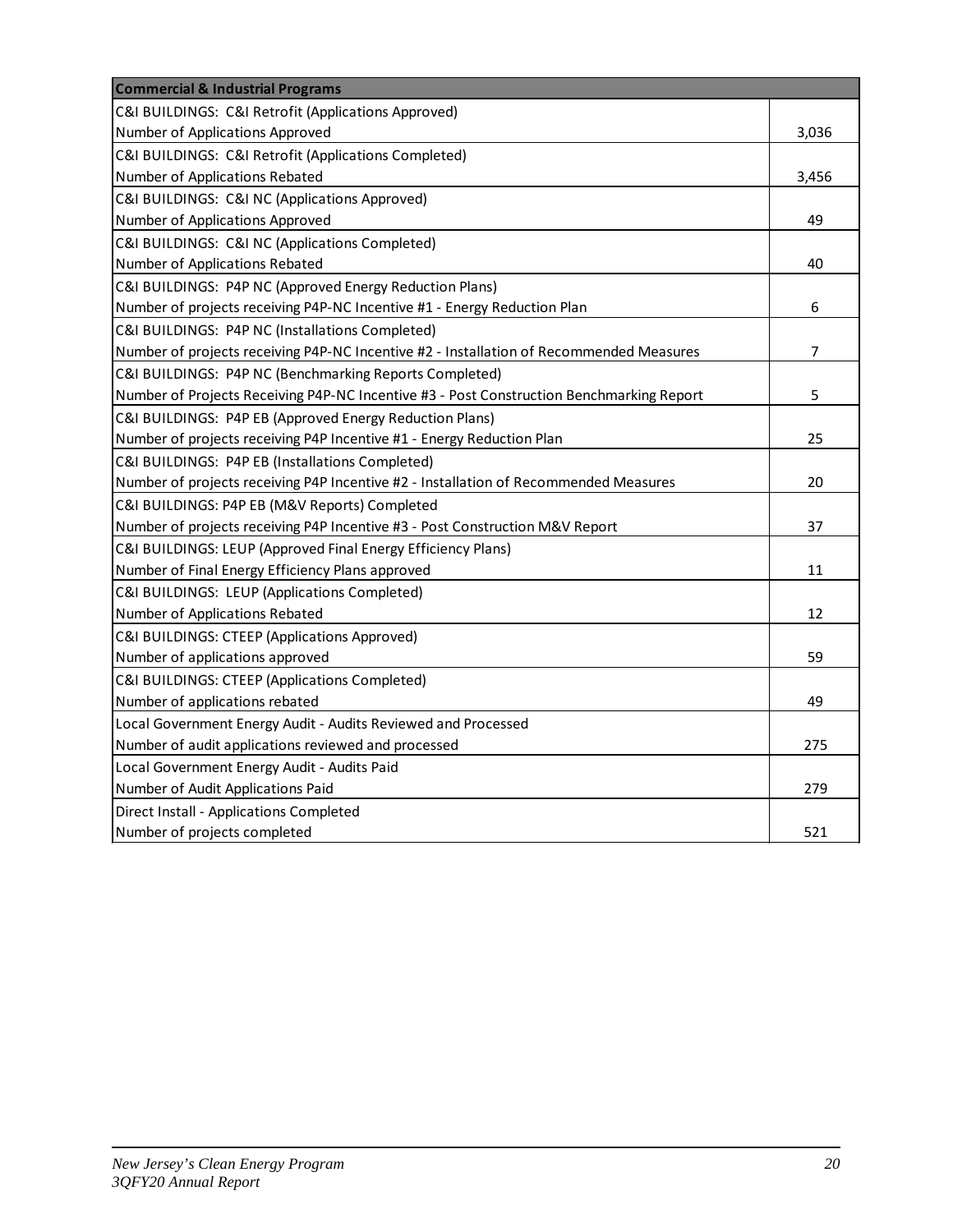| <b>Residential Low Income</b> |      |
|-------------------------------|------|
| lComfort Partners             |      |
| Number of Homes Completed     | 3155 |
|                               |      |

| <b>Distributed Energy Resources</b> |          |
|-------------------------------------|----------|
| <b>CHP</b>                          |          |
| Approved Applications               |          |
| <b>CHP</b>                          |          |
| Completed Applications              |          |
| <b>Fuel Cells</b>                   |          |
| Approved Applications               |          |
| <b>Fuel Cells</b>                   |          |
| Completed Applications              | $\Omega$ |
| <b>Energy Storage</b>               |          |
| Completed Applications              | 0        |

| <b>Renewable Energy Programs</b>         |        |
|------------------------------------------|--------|
| <b>SREC Registration</b>                 |        |
| Number of Initial Registrations Accepted | 17.238 |
| <b>SREC Registration</b>                 |        |
| Number of Final Registrations Completed  | 14.218 |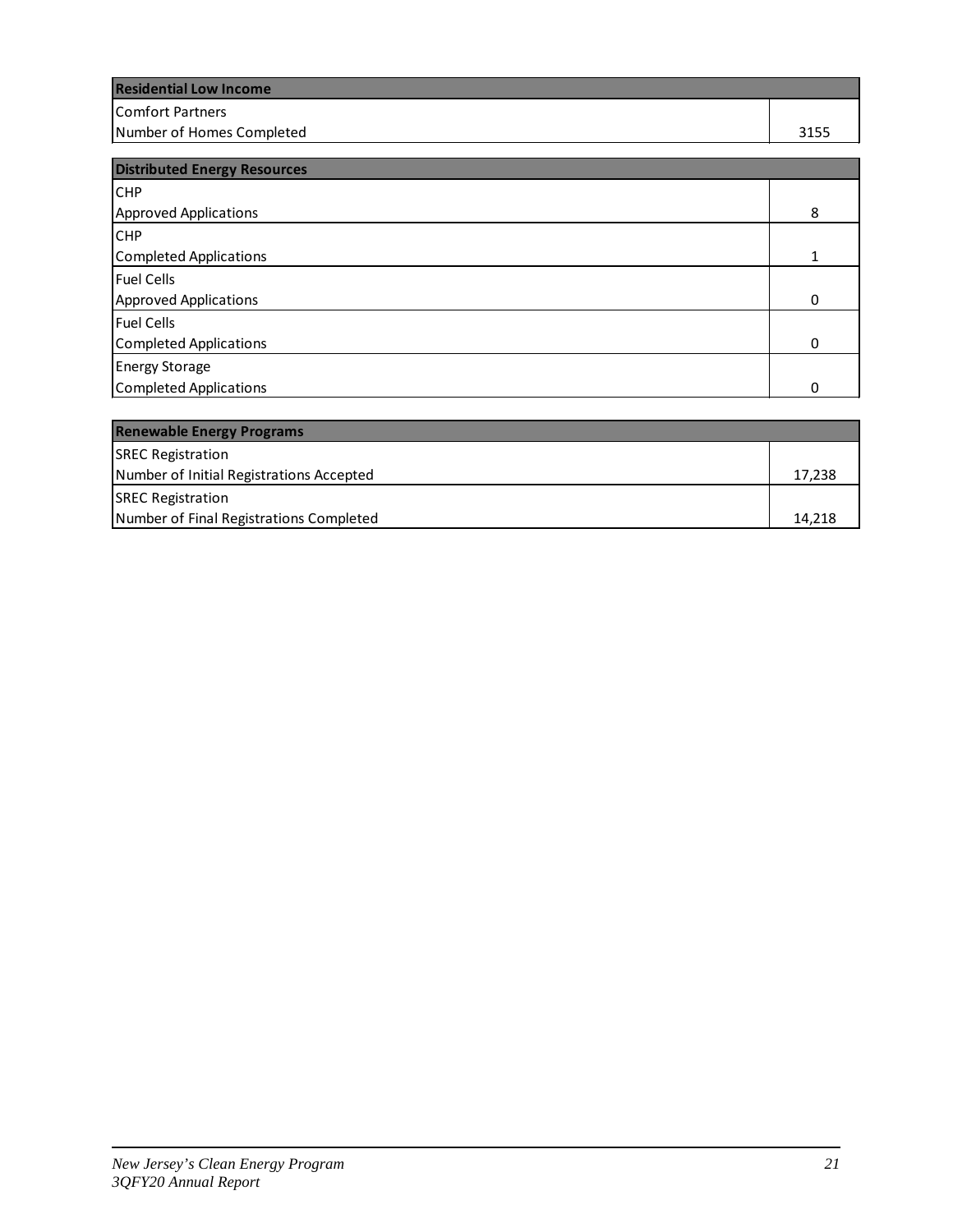# **Section V Notes and Definitions**

| . Utility Comfort Partners actual participation figures represent results reported by electric utilities only,<br>'For |
|------------------------------------------------------------------------------------------------------------------------|
|                                                                                                                        |

|                | <b>Definitions</b>                                                                                                                                                                                                                                                                                                                                                                                                                                                                                                                                                                                                                                                                                                                                                                                                                                                 |
|----------------|--------------------------------------------------------------------------------------------------------------------------------------------------------------------------------------------------------------------------------------------------------------------------------------------------------------------------------------------------------------------------------------------------------------------------------------------------------------------------------------------------------------------------------------------------------------------------------------------------------------------------------------------------------------------------------------------------------------------------------------------------------------------------------------------------------------------------------------------------------------------|
| $\mathbf{1}$   | A commitment exists where the associated customer has received a letter of commitment or other signed agreement from the NJCEP and the project is slated<br>for completion prior to an expiration date. Once completed and paid, a committed project is shifted from "Committed" to "Installed". Committed figures are<br>adjusted to reflect any commitments that are cancelled.                                                                                                                                                                                                                                                                                                                                                                                                                                                                                  |
| $\overline{2}$ | <b>Committed Expenditures</b> are the amount of rebate commitments that exist as of the end of the reporting period. A committed expenditure may also be<br>represented by a contractor who has completed the work but has yet to be paid.                                                                                                                                                                                                                                                                                                                                                                                                                                                                                                                                                                                                                         |
| 3              | Administration and Program Development Expenditures are direct labor and employee overhead costs incurred in developing and managing the New Jersey's<br>Clean Energy Programs by the NJBPU's Division of Clean Energy, the utility program managers, the Economic Development Authority, or any other program<br>manager, except those costs that are appropriately allocated to any of the other expense categories described below, plus the costs of facilities (including<br>telephone, computers, supplies, etc.) and legal support services. For the NJCEP Market Managers, Administration and Program Development Expenditures are<br>those costs identified in the market managers contracts as "Program Administration costs.                                                                                                                            |
| 4              | Sales, Call Centers, Marketing and Website Expenditures<br>- Sales and Call Center Expenditures are expenses related to the enrollment of program participants and in working with trade allies. This category includes<br>activities that close leads and those that involve direct interaction with customers, either in person or over the telephone. It also includes inbound and outbound<br>telemarketing and call center activities.<br>- Marketing and Website Expenditures are costs incurred for advertising, promotions, third-party or internal marketing, advertising agency activities and<br>services, postage, and exhibits and trade shows. Marketing activities are those that generate leads and general program awareness and include the development<br>and production of collateral materials such as brochures, direct mail materials, etc. |
| 5              | Training Expenditures are costs related to training including the planning and execution of training events, seminar materials, etc.                                                                                                                                                                                                                                                                                                                                                                                                                                                                                                                                                                                                                                                                                                                               |
| 6              | Rebates, Grants and Other Direct Incentives are rebates and other direct incentives paid to participating customers and any payments made pursuant to any<br>Clean Energy Program grant.                                                                                                                                                                                                                                                                                                                                                                                                                                                                                                                                                                                                                                                                           |
| $\overline{7}$ | Rebate Processing, Inspections and Other Quality Control Expenditures are costs incurred in processing and tracking rebate, grant and other program<br>applications and payments, and in inspecting qualified projects to ensure compliance with program requirements and other quality control measures.                                                                                                                                                                                                                                                                                                                                                                                                                                                                                                                                                          |
| 8              | Evaluation and Related Research Expenditures are costs related to market research and program evaluation, including the collection and input of<br>information, technical support, collaborative input, process support, and any required outside studies.                                                                                                                                                                                                                                                                                                                                                                                                                                                                                                                                                                                                         |
| 9              | Installed Savings represents the savings accrued as a result of the initiation of a given program and the installation of recorded measures.                                                                                                                                                                                                                                                                                                                                                                                                                                                                                                                                                                                                                                                                                                                       |
| 10             | <b>Committed Savings</b> represents the savings that will accrue from commitments for program participation made in the reporting period, but scheduled for<br>installation in future reporting periods.                                                                                                                                                                                                                                                                                                                                                                                                                                                                                                                                                                                                                                                           |
| 11             | Annual Savings means the yearly (12 months) savings that will result from a measure installed or committed to during the program year.                                                                                                                                                                                                                                                                                                                                                                                                                                                                                                                                                                                                                                                                                                                             |
| 12             | Lifetime Savings means the savings to be accrued over the expected life of a measure installed or committed to during the program year.                                                                                                                                                                                                                                                                                                                                                                                                                                                                                                                                                                                                                                                                                                                            |
| 13             | DEP Emissions Reduction Factors for electric programs are as follows:<br>- C02 (Carbon Dioxide) emissions are reduced by 1,111.79 lbs per MWh saved<br>- Nox (Nitric Oxide) emissions are reduced by 0.95 lbs. Per MWh saved<br>- S02 (Sulfur Dioxide) emissions are reduced by 2.21 lbs per MWh saved<br>- Hg (Mercury) emissions are reduced by 2.11 mg per MWh saved                                                                                                                                                                                                                                                                                                                                                                                                                                                                                            |
| 14             | <b>DEP Emissions Reduction Factors</b> for gas programs are as follows:<br>- C02 (Carbon Dioxide) emissions are reduced by 11.7 lbs per Therm saved<br>- Nox (Nitric Oxide) emissions are reduced by .0092 Ibs per Therm saved                                                                                                                                                                                                                                                                                                                                                                                                                                                                                                                                                                                                                                     |